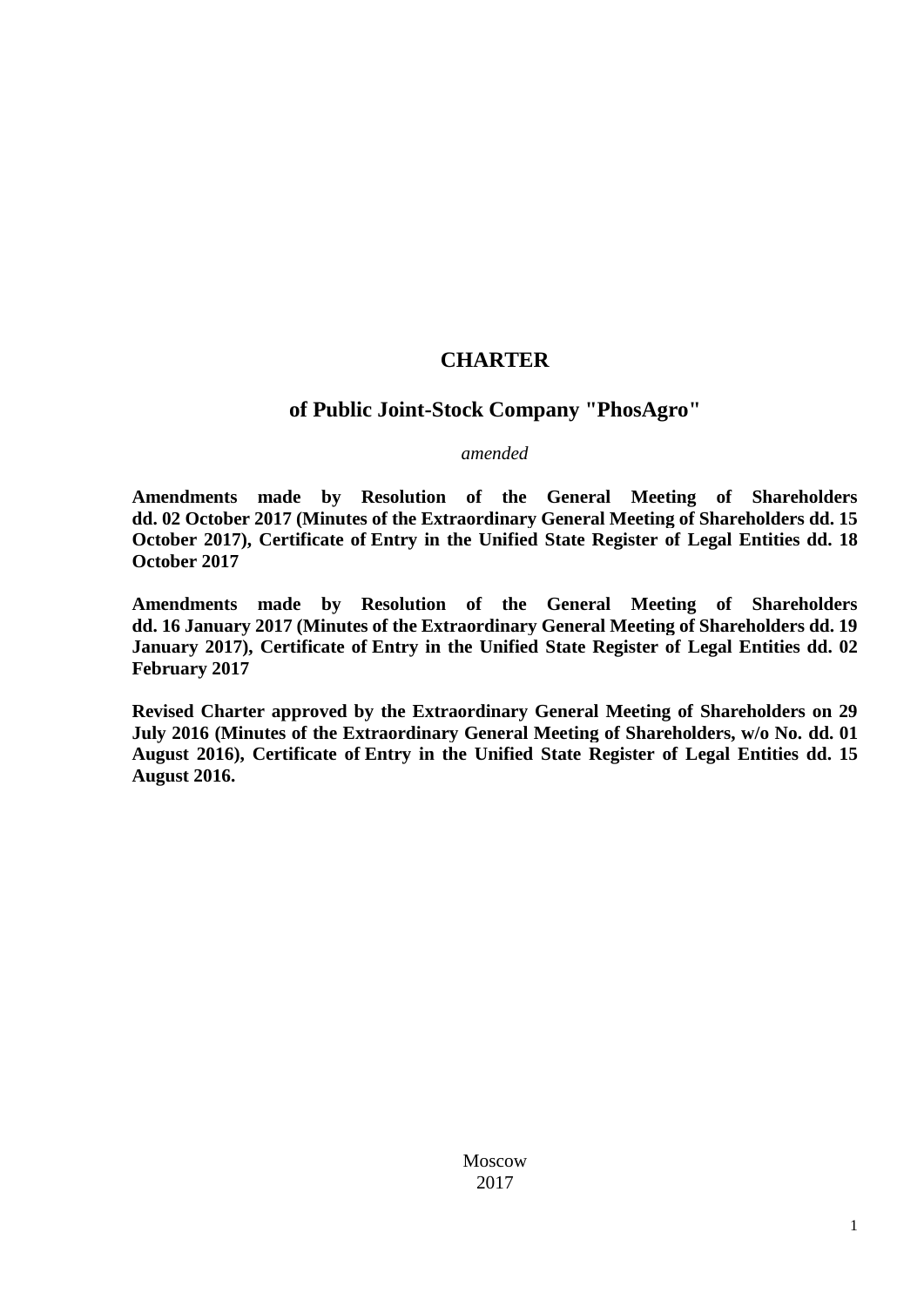## **Article 1. General provisions**

1.1. Public Joint-Stock Company "PhosAgro" (hereinafter the "Company") shall act in accordance with the Civil Code of the Russian Federation, the Federal Law *On Joint-Stock Companies* and other applicable regulations of the Russian Federation.

1.2. The Company was registered by the State Registration Chamber under the Russian Ministry of Justice (incorporation certificate No. R-18009.16 of 10 October 2001).

1.3. The legal status of the Company, its reorganisation and liquidation procedures, and the rights and obligations of the Company's shareholders shall be defined by the the Civil Code of the Russian Federation, the Federal Law *On Joint-Stock Companies*, other federal laws and regulations of the Russian Federation, and this Charter.

### **Article 2. Corporate name and address of the Company**

2.1. The full corporate name of the Company in Russian shall be:

Публичное акционерное общество «ФосАгро».

The short corporate name of the Company in Russian shall be: ПАО «ФосАгро».

2.2. The full corporate name of the Company in English shall be:

Public Joint Stock Company "PhosAgro".

The short corporate name of the Company in English shall be:

PJSC "PhosAgro".

2.3. The Company shall have its corporate seat in Moscow.

2.4. Address of the Company: 55/1 Leninsky prospect, bld. 1, Moscow, 119333, Russian Federation.

# **Article 3. Legal status of the Company**

3.1. The Company shall be a public joint-stock company.

3.2. The Company was incorporated for an indefinite term.

3.3. The Company shall be a legal entity under the applicable laws of the Russian Federation and have its own balance sheet and a round seal bearing its full corporate name and corporate address.

3.4. The Company may use stamps and letterheads bearing its corporate name, logo, duly registered trademarks, and other insignia.

3.5. The Company shall have bank accounts in roubles and foreign currency opened with authorised credit institutions.

3.6. The Company shall own the property transferred by the founders upon the Company's incorporation and the property transferred to the Company as a payment for shares in its authorised capital.

3.7. The Company shall be liable for its obligations with all of the property it holds. Shareholders shall not be held liable for any obligations of the Company and shall bear the risk of losses related to its operations within the value of shares held by them. Shareholders who have partially paid up their shares shall bear joint liability for the Company's obligations within the limits of the unpaid value of shares held by them.

3.8. The Company shall not be liable for the obligations of the government and its shareholders. Likewise, the government shall not be held liable for the obligations of the Company.

3.9. The Company may act as a plaintiff, a defendant or a third party in courts of justice, state and commercial arbitration courts.

3.10. The Company shall arrange for mobilisation training, civil defence and emergency response actions, and protection of information qualifying as a state secret in accordance with the applicable laws and other regulations of the Russian Federation.

3.11. The Company shall protect its confidential information as required by the applicable laws and other regulations of the Russian Federation.

3.12. The Company shall keep the documents as provided by the applicable laws and the Company's Charter, including permanent records of scientific and historical significance and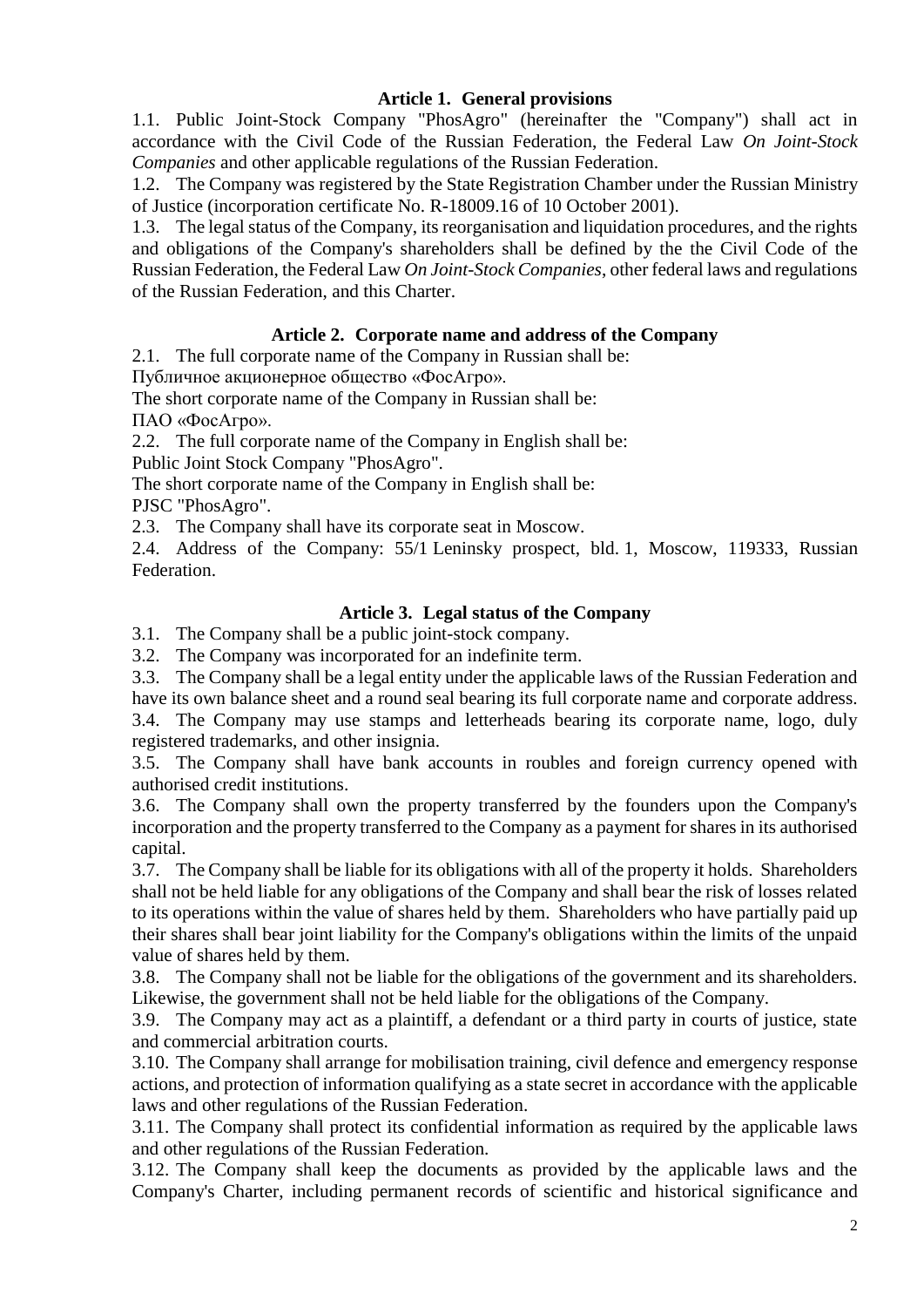personnel records. Should there be no legal successor to the liquidated Company, permanent records of scientific and historical significance shall be transferred for storage to the appropriate archives, while personnel records (orders, personal cards, files, accounts, etc.) shall be transferred for storage to the Moscow government archive. Submission and arrangement of records shall be effected out of the funds of the Company in accordance with the requirements of the archive authorities. For the purpose of these Charter, the "applicable laws" shall refer to the body of Russian laws and other regulations effective for or applicable to the relevant legal matters at any given time.

3.13. The governing bodies of the Russian Federation, its constituent entities or municipalities shall have no special right to participate in the management of the Company (the "Golden Share").

## **Article 4. Objectives, scope and lines of business**

- 4.1. The Company was incorporated to make profit.
- 4.2. The Company's lines of business shall include:
- activities related to holding companies;
- investments;
- origination of loans;
- business and management counselling;
- market research:
- legal services:
- other activities not expressly prohibited by the applicable laws.

4.3. The Company shall exercise civil rights and assume civil obligations required to pursue any business not expressly prohibited by the applicable laws.

4.4. The Company shall engage in foreign trade as prescribed by the applicable laws.

4.5. If and when required by the applicable laws of the Russian Federation, the Company may engage in certain activities subject to the procurement of a special permit (licence), membership in a self-regulatory organisation or the issuance of a dedicated authorisation certificate by such self-regulatory organisation.

4.6. The Company's right to engage in activities requiring the procurement of a special permit (licence), membership in a self-regulatory organisation or the issuance of a dedicated authorisation certificate by a self-regulatory organisation shall become effective from the date of the permit (licence) or within the time frame set out therein, or from the date of the Company's admission to a self-regulatory organisation, or the issuance date of the self-regulatory organisation's authorisation certificate, and cease to exist upon the termination of such permit (licence), membership in a self-regulatory organisation or the the self-regulatory organisation's authorisation certificate.

#### **Article 5. Authorised capital and shares of the Company**

5.1. For business purposes, the Company has the authorised capital consisting of the par value of the Company's shares purchased by the shareholders. The Company's authorised capital amounts to three hundred twenty-three million seven hundred and fifty thousand roubles (RUB 323,750,000). The Company's authorised capital consists of the par value of one hundred twenty-nine million and five hundred thousand (129,500,000) uncertificated registered ordinary shares issued by the Company. The par value of each uncertificated registered ordinary share of the Company is two roubles and fifty kopecks (RUB 2.50).

The Company may additionally offer nine hundred ninety-four million nine hundred seventyseven thousand and eighty (994,977,080) uncertificated registered ordinary shares with a par value of two roubles and fifty kopecks (RUB 2.50) each and the total par value of two billion four hundred eighty-seven million four hundred forty-two thousand and seven hundred roubles (RUB 2,487,442,700) (authorised ordinary shares).

5.2. In case of an new offering, authorised shares shall give the purchaser the same scope of rights as the outstanding shares referred to in these Charter. The General Meeting of Shareholders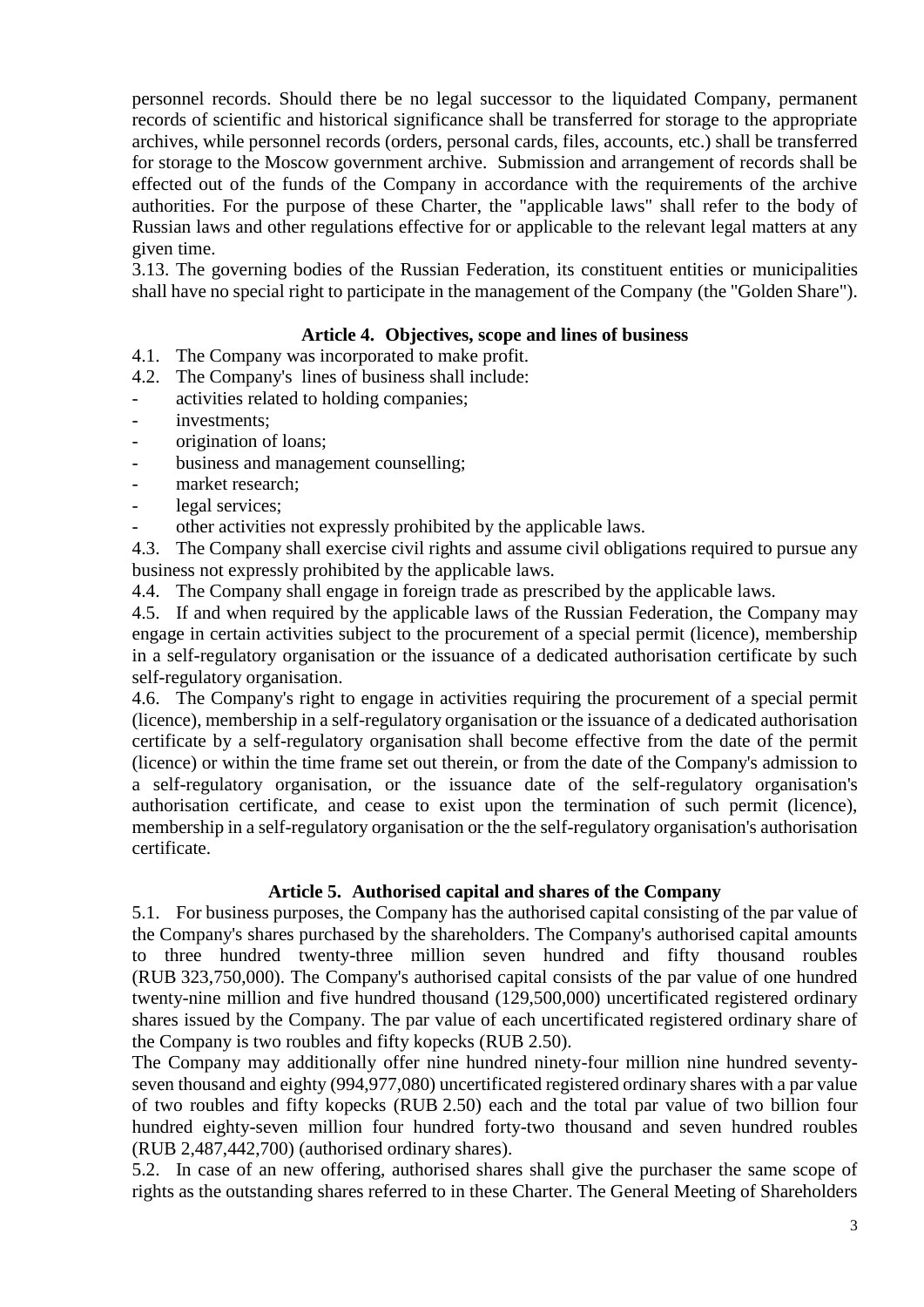shall resolve on any amendments to these Charter as regards the authorised shares of the Company specified herein, excluding amendments decreasing the number of such authorised shares as a result of a follow-on offering.

5.3. The authorised capital of the Company may be increased by raising the par value of shares or by offering additional shares. Additional shares may be offered by the Company in strict compliance with the limits imposed by the overall number of authorised shares. The Company may offer additional shares through both open and private subscriptions provided that the applicable laws do not restrict private subscription offerings.

5.4. The Company may increase its authorised capital by raising the par value of shares based on a resolution adopted by a majority vote of the holders of voting shares participating in the Company's General Meeting of Shareholders. The Company may only use its own property to increase the authorised capital by raising the par value of shares.

5.5. The resolution to increase the Company's authorised capital by offering additional shares shall be adopted by the Company's General Meeting of Shareholders or the Board of Directors as long as this Charter entitles them to adopt such resolutions. The Company may use its own property to increase the authorised capital by offering additional shares.

5.6. The Company may and, where prescribed by the Federal Law *On Joint-Stock Companies*, shall reduce its authorised capital. The authorised capital of the Company may be reduced by decreasing the par value of the shares or bringing down their total number, inter alia, through repurchase and partial cancellation of such shares.

5.7. The resolution to reduce the Company's authorised capital by decreasing the par value of the shares or partially repurchasing them to bring down the total number thereof shall be adopted by the General Meeting of Shareholders. The resolution to reduce the Company's authorised capital by decreasing the par value of the shares shall be adopted by a three-quarters majority vote of the holders of voting shares participating in the General Meeting of Shareholders at the suggestion of the Company's Board of Directors.

5.8. The Company may not resolve to reduce its authorised capital, if and when the federal law prohibits to do so.

# **Article 6. Funds of the Company**

6.1. The Company shall create a reserve fund accounting for fifteen (15%) per cent of the Company's authorised capital. The reserve fund shall be used to cover the Company's losses, repurchase its shares and redeem its bonds should no other sources be available. The reserve fund may not be used for other purposes.

6.2. The Company shall annually allocate five (5%) per cent of its net income to the reserve fund, until it reaches the amount stipulated by clause 6.1 hereof. The Company's Board of Directors shall determine the procedures to use the Company's reserve fund.

6.3. The Company shall have the right to set up other funds as prescribed by this Charter and the applicable laws.

# **Article 7. Rights of the holders of the Company's ordinary shares**

7.1. Each of the Company's ordinary shares shall give its owner, a shareholder, the same scope of rights. If, pursuant to the applicable laws, shareholders own fractional ordinary shares of the Company, each fractional share shall give its holder the scope of rights pro rata to the fraction of a whole ordinary share of the Company.

7.2. Each shareholder, owner of the Company's ordinary shares, shall be entitled to:

(1) pursuant to the Federal Law *On Joint-Stock Companies* and this Charter, participate in the Company's General Meeting of Shareholders with a right to vote on all issues within its scope of authority;

(2) receive dividends in accordance with the Federal Law *On Joint-Stock Companies* and this Charter;

(3) receive part of the Company's property in case of its liquidation;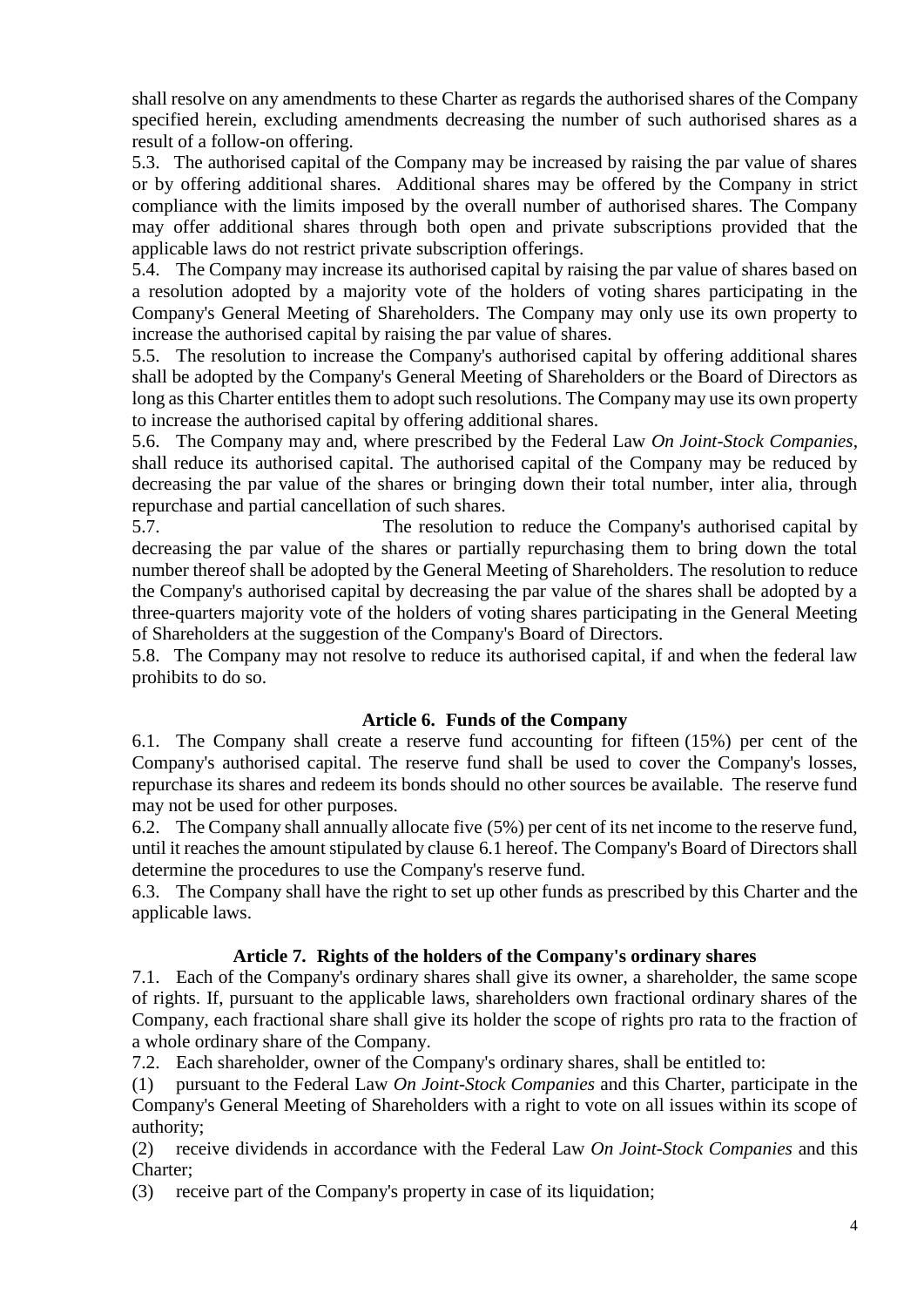(4) claim the repurchase by the Company of all or some of the shareholder's shares as prescribed by the applicable laws;

(5) participate in managing the Company's affairs;

(6) appeal against resolutions of the Company's bodies, resulting in civil and legal consequences, as prescribed by the applicable laws;

(7) claim recovery of the losses incurred by the Company, acting on behalf of the Company;

(8) challenge transactions executed by the Company, acting on behalf of the Company, for reasons contemplated by the applicable laws, and require application of consequences of their invalidity, as well as application of consequences of invalidity of void transactions of the Company;

(9) have access to the documents listed in article 89, clause 1 of the Federal Law *On Joint-Stock Companies* (excluding accounting records). Only shareholders (a shareholder) owning collectively at least twenty-five (25%) per cent of the Company's voting shares shall have access to the accounting records and the meeting minutes of the Company's collective executive body (the Management Board).

(10) request that the Company's Registrar provide an extract from the Company's share register;

(11) receive information about all records from the shareholder account or any other information from the Company's Registrar as prescribed by the applicable laws;

(12) if and when permitted by the applicable laws, protect their rights and legitimate interests as the Company's shareholder in court;

(13) have other rights as prescribed by the applicable laws and this Charter.

7.3. The persons listed as entitled to participate in the General Meeting of Shareholders and holding at least one (1) per cent of the voting shares shall have the right to require that the Company make the said list available for review. Document data and postal addresses of the listed individuals shall, however, be disclosed subject to their preliminary approval.

7.4. Shareholders (a shareholder) jointly holding at least two (2) per cent of the Company's voting shares may propose items for the agenda of the Annual General Meeting of Shareholders and nominees to the Company's Board of Directors and Review Committee (Review Officers); the number of such nominees shall not exceed the overall number of members in the respective body. Should election of the Company's Board of Directors be on the proposed agenda of the Extraordinary General Meeting of Shareholders, shareholders (a shareholder) jointly holding at least two (2) per cent of the Company's voting shares may propose their nominees to the Board of Directors; the number of such nominees shall not exceed the overall number of members in the Company's Board of Directors.

Should reorganisation of the Company through merger, split-up or spin-off, and election of the Board of Directors (Supervisory Board) of a company to be incorporated through merger, split-up or spin-off, be on the proposed agenda of the General Meeting of Shareholders, shareholders (a shareholder) jointly holding at least two (2) per cent of the Company's voting shares may propose their nominees to the newly incorporated company's Board of Directors (Supervisory Board), collective executive body and Review Committee, or Review Officer candidates (the number of such nominees shall not exceed the overall number of members in the respective body as stated by the notice of the General Meeting of Shareholders in accordance with the newly incorporated company's draft Charter), or a nominee to the sole executive body of the newly incorporated company.

Should reorganisation of the Company through a merger be on the proposed agenda of the General Meeting of Shareholders, shareholders (a shareholder) jointly holding at least two (2) per cent of the Company's voting shares may propose their nominees to the Board of Directors (Supervisory Board) of the company incorporated through a merger; the number of such nominees shall not exceed the overall number of members elected by the Company to the Board of Directors (Supervisory Board) of the newly incorporated company as stated in the notice of the General Meeting of Shareholders in accordance with the merger agreement.

7.5. Shareholders (a shareholder) holding at least ten (10) per cent of the Company's voting shares may request that the Company's Board of Directors convene an Extraordinary General Meeting of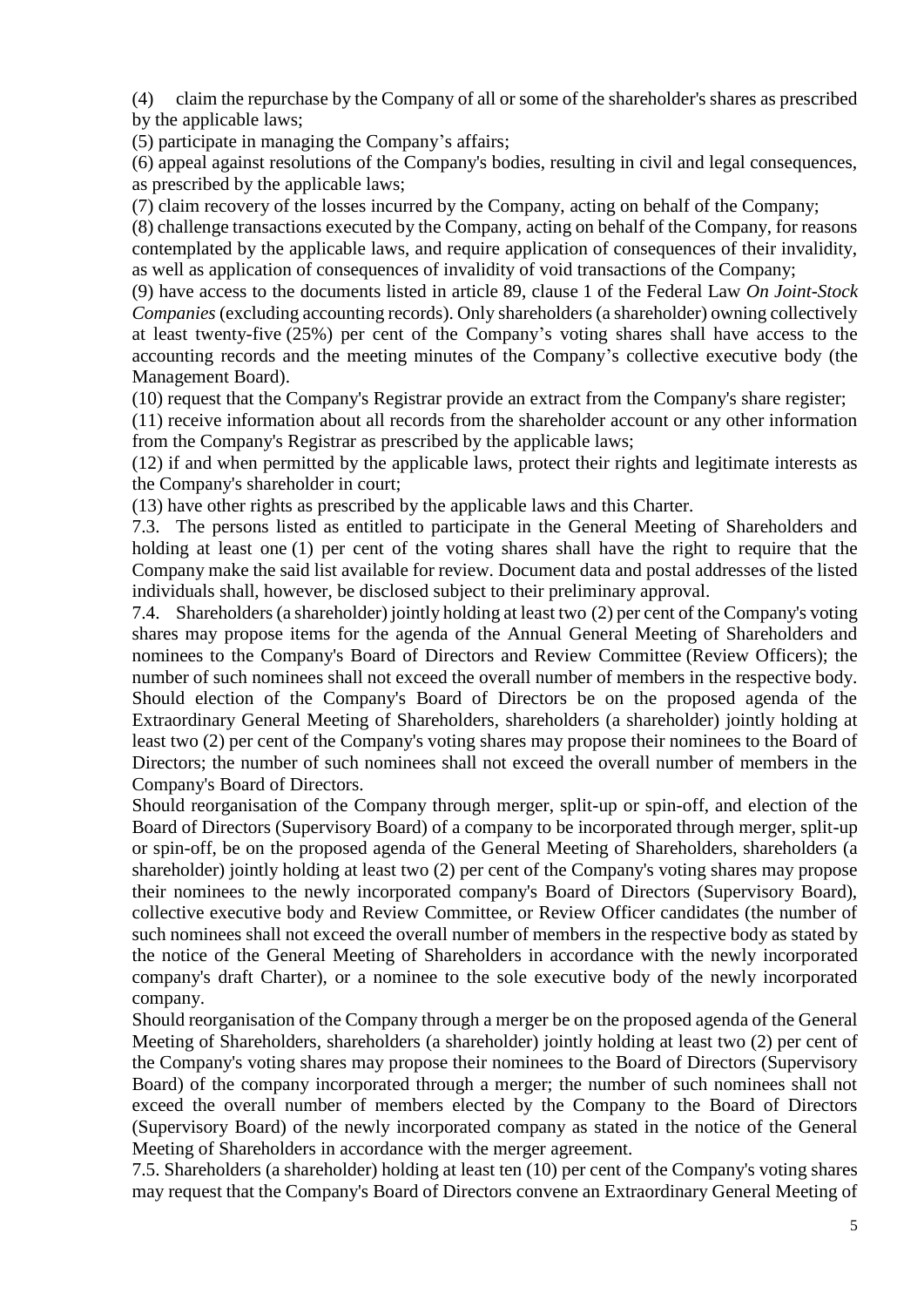Shareholders.

7.6. Shareholders (a shareholder) holding at least ten (10) per cent of the Company's voting shares may at any time initiate an audit (review) of the Company's financial and operating performance. 7.7. Shareholders (a shareholder) holding at least twenty-five (25) per cent of the Company's

voting shares shall have the right to access the accounting records and the meeting minutes of the Company's collective executive body (Management Board) and ask for copies of the above documents.

## **Article 8. Dividends of the Company**

8.1. Following the results of the first quarter, first half, and first nine (9) months of the reporting year and/or the entire reporting year, the Company may resolve to pay (declare) dividends on the outstanding shares. The resolution to pay (declare) dividends following the results of the first quarter, first half, and first nine (9) months of the reporting year may be adopted within three (3) months after the expiration of the relevant period.

8.2. The resolution to pay (declare) dividends shall be adopted by the General Meeting of Shareholders. The above resolution shall determine the amount of dividends for each class (type) of shares, payment procedures for non-cash dividends, and the dividend record date. The resolution on the dividend record date shall only be adopted based on the proposal of the Company's Board of Directors.

8.3. The amount of the dividends shall not exceed the amount recommended by the Company's Board of Directors.

8.4. The record date for the purpose of dividend payment (declaration) may not be set earlier than ten (10) days upon adoption of the resolution to pay (declare) dividends and later than twenty (20) days upon the adoption of such resolution.

8.5. The payment period for dividends owed to a nominal holder and a professional participant of the securities market acting as a trustee listed in the share register shall not exceed ten (10) business days, whereas the payment period for dividends owed to other persons listed in the share register shall not exceed twenty-five (25) business days after the record date. Dividends shall be paid to persons holding shares of the relevant class (type) or persons exercising rights in respect of such shares in accordance with the applicable federal laws as at the end of the business day coinciding with the dividend record date set out in the resolution on the payment of dividends.

8.6. The Company or the Registrar acting on its behalf and keeping the Company's share register, or the relevant credit institution shall pay the cash dividends by wire transfer. Cash dividends owed to individuals, whose rights to shares are recorded in the Company's share register, shall be transferred to their bank accounts, if the Company's Registrar has the relevant account details, otherwise shall be paid by a postal order. Dividends owed to other persons, whose rights to shares are recorded in the Company's share register, shall be paid by remitting the cash amount to their bank accounts. The Company's obligation to pay dividends to such persons shall be deemed discharged from the date, on which the transmitted funds are accepted by the federal postal service, or after the same are received by the credit institution where the bank account of the person entitled to dividends has been opened, or, if such person is a credit institution, after the same are credited to the institution's account.

8.7. Persons entitled to dividends with their rights to shares recorded in the name of the nominal shareholder shall receive cash dividends as prescribed by the Russian securities law. The nominal holder in receipt of the remitted dividends who has failed to perform its obligation to transfer the same, as prescribed by the Russian securities law, for the reasons beyond its control, shall return the dividends to the Company within ten (10) days upon expiry of one (1) month after the end of the dividend payment period.

8.8. The Company may not adopt resolutions to pay (declare) dividends on shares and or/pay the declared dividends on shares in cases specified by the federal law.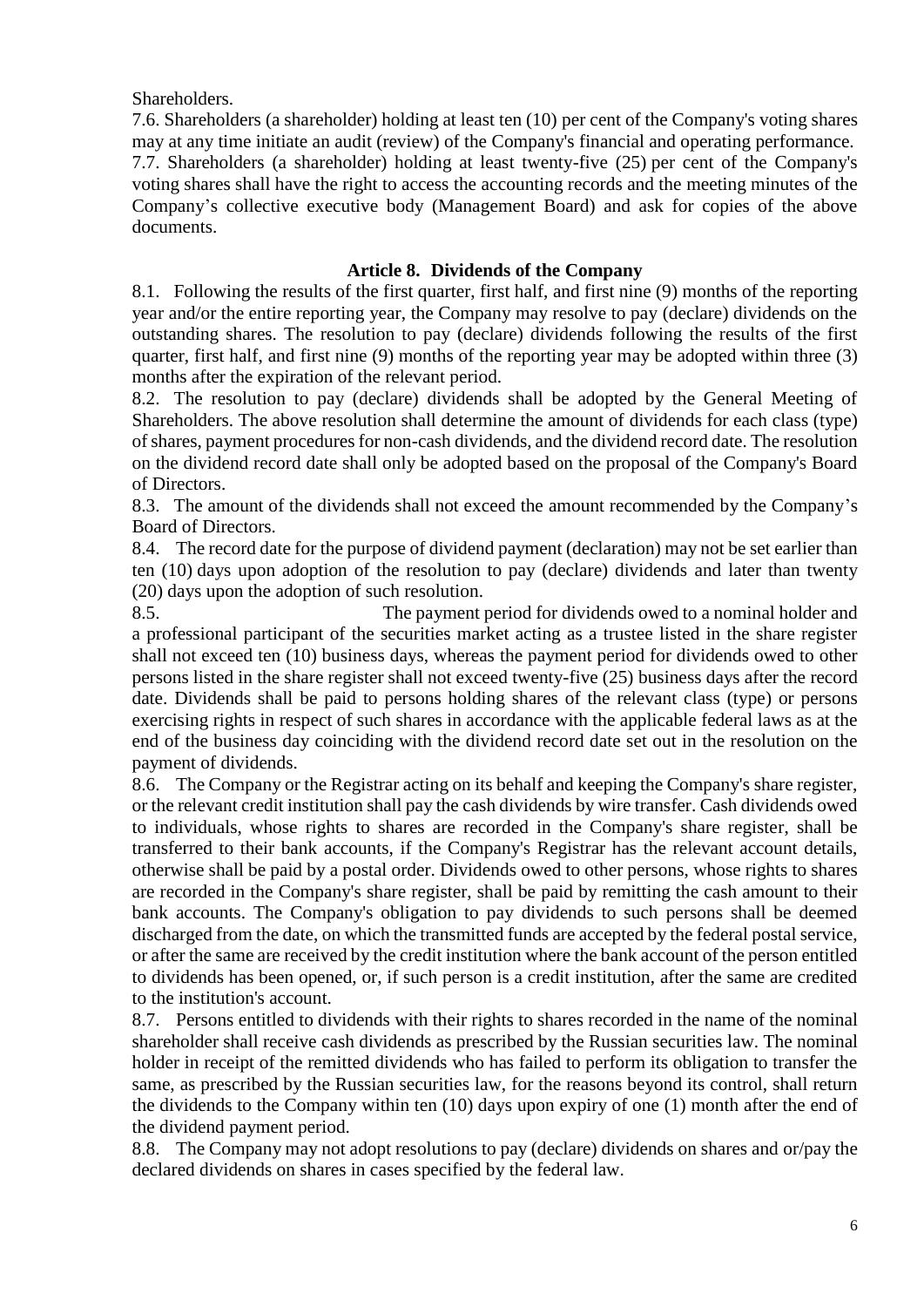## **Article 9. Branches and representative offices of the Company**

9.1. The Company may set up and open representative offices as required by the Civil Code of the Russian Federation, the Federal Law *On Joint-Stock Companies* and other federal laws.

9.2. Branches and representative offices shall act on behalf of the Company in accordance with regulations approved by the Board of Directors.

9.3. The Company has no representative offices or branches.

## **Article 10.Share register of the Company**

10.1. The Company shall maintain and store the share register in accordance with the laws and regulations of the Russian Federation.

10.2. The holder of the Company's share register shall be a professional registrar (the "Registrar") that has chosen to maintain the share register as its exclusive business activity and is authorised by a licence.

10.3. Persons listed in the Company's share register shall notify the holder of the share register of any changes in their personal details in a timely manner. Should they fail to provide information on such changes, the Company and Registrar shall not be held liable for any ensuing losses.

### **Article 11.Governance bodies of the Company**

11.1. The Company shall have the following governance bodies:

- General Meeting of Shareholders:
- Board of Directors:

Management Board, the Company's collective executive body;

Chief Executive Officer, the Company's sole executive body.

# **Article 12.The General Meeting of Shareholders**

12.1. The Company's supreme governing body shall be the General Meeting of Shareholders.

12.2. The General Meeting of Shareholders shall be authorised to:

(1) amend the Company's Charter, or approve its updated version;

(2) reorganise the Company;

(3) liquidate the Company, appoint the liquidation committee (liquidator), and approve the interim and final liquidation balance sheets;

(4) elect the Company's Directors, and remove them from office prior to expiry of their term;

(5) determine the number, par value, type (class) of the Company's authorised shares, and the rights granted thereby;

(6) increase the Company's authorised capital by raising the par value of its shares;

(7) increase the Company's authorised capital by offering through an open subscription ordinary shares comprising in excess of twenty-five (25) per cent of the outstanding ordinary shares, and by offering through an open subscription issue-grade securities convertible into ordinary shares comprising in excess of twenty-five (25) per cent of the outstanding ordinary shares;

(8) increase the Company's authorised capital by offering through a private subscription additional shares or other issue-grade securities convertible into the Company's shares;

(9) reduce the Company's authorised capital through a decrease in the par value of shares by repurchasing a portion of the shares to reduce their total number, as well as by cancelling the acquired or repurchased shares;

(10) elect the Company's Review Committee (Review Officer);

(11) remove the Company's Review Committee (Review Officer) from office prior to expiry of their term of office;

(12) approve the Company's auditor;

(13) pay (declare) dividends following the results of the first quarter, first half, and first nine months of the reporting year;

(14) approve the Company's annual report, annual financial (accounting) statements;

(15) distribute the Company's earnings (inter alia, pay (declare) dividends, except for paying (declaring) dividends following the results of the first quarter, first half, and first nine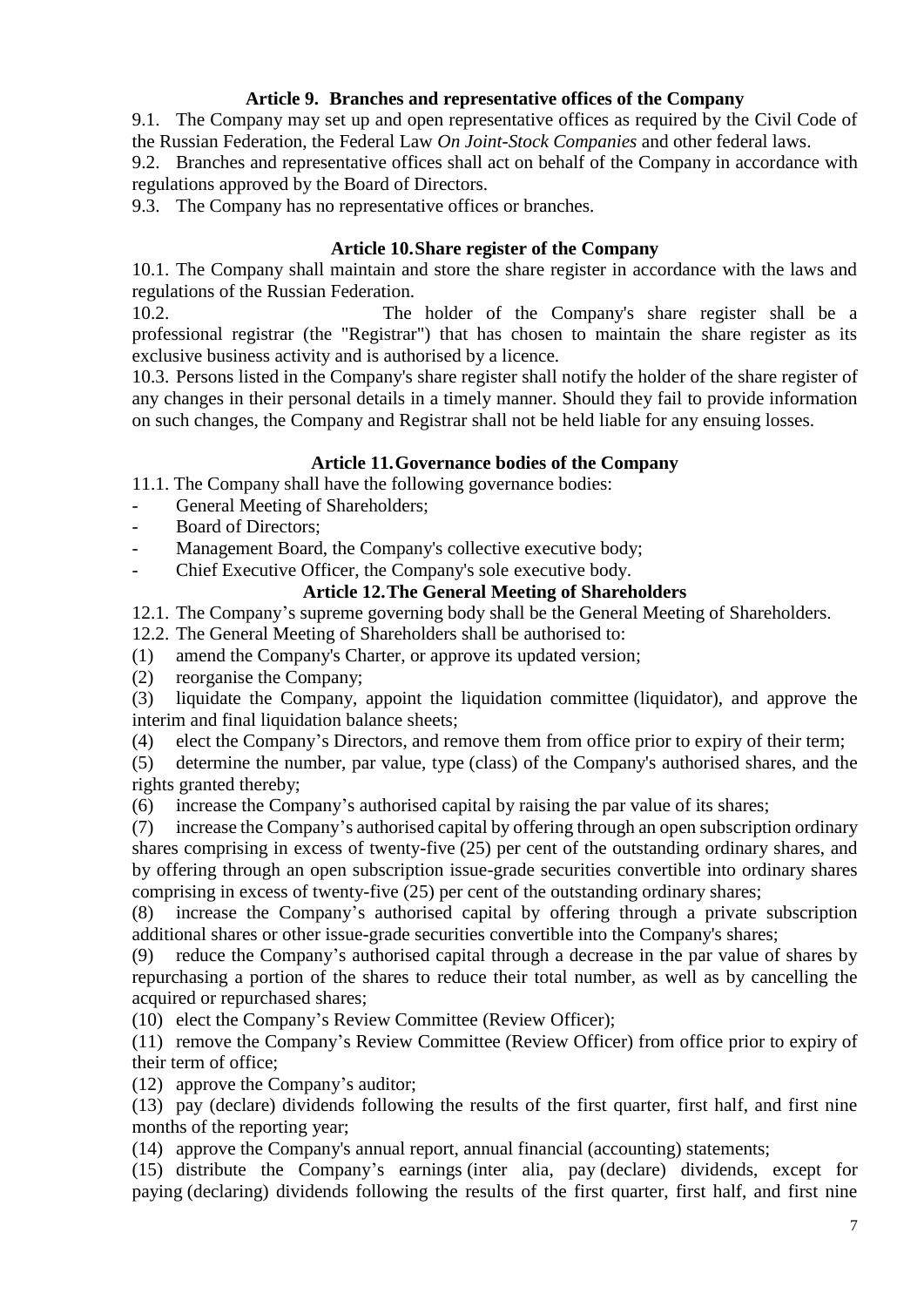months of the reporting year) and losses based on the results of the reporting year;

(16) establish the procedure for the General Meeting of Shareholders;

(17) split up and consolidate shares;

(18) consent to or subsequently approve transactions as prescribed by article 17 hereof; *(Subclause amended by Resolution of the General Meeting of Shareholders (Minutes of the Extraordinary General Meeting of Shareholders dd. 19 January 2017), Amendments registered on 02 February 2017).*

(19) consent to or subsequently approve major transactions as prescribed by article 16 hereof; *(Subclause amended by Resolution of the General Meeting of Shareholders (Minutes of the Extraordinary General Meeting of Shareholders dd. 19 January 2017), Amendments registered on 02 February 2017).*

(20) repurchase the Company's outstanding shares as prescribed by the Federal Law *On Joint-Stock Companies*;

(21) resolve on the Company's participation in financial and industrial groups, associations and other unions of business entities;

(22) adopt by-laws governing the Company's bodies;

(23) resolve on reimbursing the persons or bodies convening an Extraordinary General Meeting of Shareholders pursuant to a court ruling, at the Company's expense, for the costs of preparing and holding thereof;

(24) resolve on remunerating the Directors and/or compensating the expenses related to their functions as the Company's Directors, as well as on the amount of such remunerations and compensations;

(25) resolve on remunerating the Review Committee members (Review Officer) and/or compensating the expenses related to their functions as members of the Company's Review Committee (Review Officer), as well as on the amount of such remunerations and compensations; (26) resolve to apply for the delisting of the Company's shares and/or securities convertible into

shares; (27) resolve on other matters, as prescribed by the Federal Law *On Joint-Stock Companies* and the Charter.

Matters within the competence of the General Meeting of Shareholders shall not be referred to the Board of Directors, except for those stipulated by the Federal Law *On Joint-Stock Companies*, or to the Company's executive body.

12.3. Resolutions of the General Meeting of Shareholders on the matters put to the vote shall be passed by a majority of the votes of participating shareholders who own the Company's voting shares, unless otherwise prescribed by the the Federal Law *On Joint-Stock Companies* and the Charter.

12.4. Each matter put to the vote shall require a separate resolution.

12.5. Resolutions on the matters specified in subclauses (2), (6)–(8) and (17)–(22) of clause 12.2 hereof shall only be adopted by the General Meeting of Shareholders upon the proposal of the Board of Directors.

12.6. Resolutions on matters listed in subclauses  $(1)$ – $(3)$ ,  $(5)$ ,  $(19)$ ,  $(20)$  and  $(26)$  of clause 12.2 hereof shall pass, if supported by three quarters of the holders of voting shares participating in the General Meeting of Shareholders. *(Subclause amended by Resolution of the General Meeting of Shareholders (Minutes of the Extraordinary General Meeting of Shareholders dd. 19 January 2017), Amendments registered on 02 February 2017).*

12.7. The General Meeting of Shareholders shall not consider and pass resolutions on matters beyond the scope of its competence.

12.8. The General Meeting of Shareholders shall not pass resolutions on matters not included in the agenda, or amend the agenda.

12.9. The Company shall convene its General Meeting of Shareholders annually.

12.10. The Company's Annual General Meeting of Shareholders shall be held not earlier than two (2) months and not later than six (6) months following the end of the reporting year.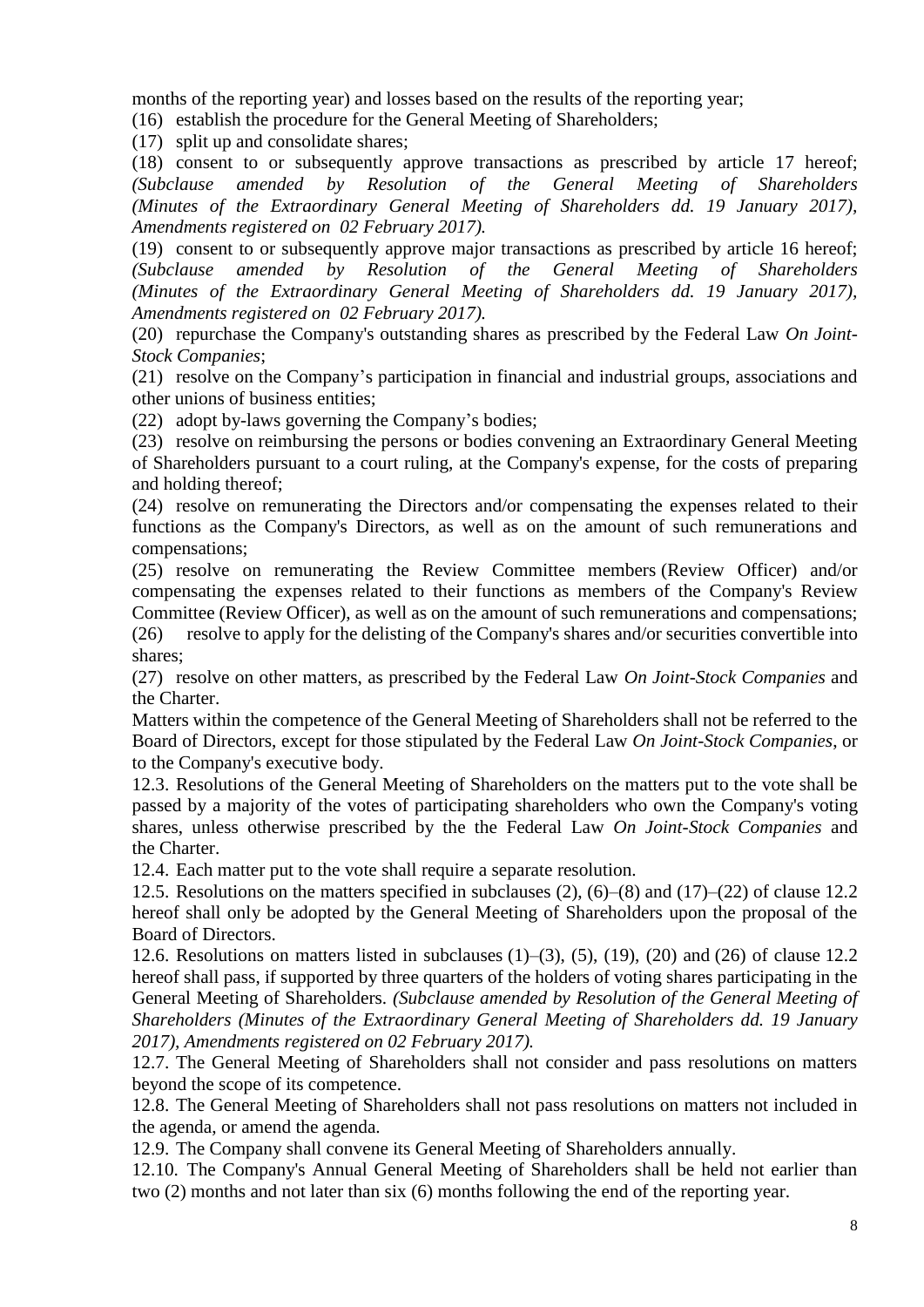12.11. The Annual General Meeting of Shareholders shall elect the Company's Board of Directors and Review Committee (Review Officer), approve the Company's auditor, consider matters stipulated by subclause (14) of clause 12.2 hereof, as well as other matters within the competence of the General Meeting of Shareholders.

12.12. Shareholders (a shareholder) jointly holding at least two (2) per cent of the Company's voting shares may propose items for the agenda of the Annual General Meeting of Shareholders and nominees to the Company's Board of Directors and Review Committee (Review Officer), whilst the number of such nominees shall not exceed the overall number of members in the respective body. Such proposals shall be submitted to the Company within sixty (60) days after the end of the reporting year.

12.13. Alongside information required by the applicable laws, proposals on nominees to the Company's Board of Directors and Review Committee (Review Officer) shall include the following data:

(1)nominee age;

(2)nominee education;

(3)nominee employments during the current year.

12.14. Any shareholder meetings other than the annual one shall be deemed extraordinary.

12.15. An Extraordinary General Meeting of Shareholders shall be convened by the Board of Directors at its sole discretion or at the request of the Company's Review Committee (Review Officer), the Company's auditor and shareholders (shareholder) holding at least ten (10) per cent of the Company's voting shares as at the date of the request.

12.16. An Extraordinary General Meeting of Shareholders convened at the request of the persons or bodies specified in clause 12.15 hereof shall be held within forty (40) days from the date of the request.

Should election of the Board of Directors be on the proposed Extraordinary General Meeting's agenda, this General Meeting of Shareholders shall be convened within seventy-five (75) days upon the receipt of the request thereof.

12.17. Should the number of the Company's Directors be insufficient to constitute a quorum for the Board of Directors' meeting, the existing Directors shall resolve on convening the Extraordinary General Meeting of Shareholders to elect new Directors. This Extraordinary General Meeting of Shareholders shall be held within forty (40) days upon adoption of such resolution by the Company's Board of Directors. In this event, the powers of the existing Directors shall be limited to convening such Extraordinary General Meeting of Shareholders. When the Board of Directors is obliged to resolve on convening an Extraordinary General Meeting of Shareholders, as prescribed by the Federal Law *On Joint-Stock Companies*, to elect new Directors, such General Meeting shall be convened within seventy (70) days upon adoption of such resolution by the Company's Board of Directors.

12.18. The General Meeting of Shareholders shall be chaired by the Chair of the Company's Board of Directors or, in case of their absence, their deputy or another Director (as resolved by the Board of Directors). The chair of the General Meeting of Shareholders may authorise another person to hold the meeting, while remaining the chair thereof. The Secretary of the Company's Board of Directors or another person appointed by the Chair of the General Meeting of Shareholders shall act as the Secretary of the General Meeting of Shareholders.

12.19. The notice of the General Meeting of Shareholders shall be served to shareholders no later than twenty (20) days prior to the meeting; in case the Company's reorganisation is on the meeting agenda, the notice shall be served to shareholders no later than thirty (30) days prior to the meeting. The notice of the General Meeting of Shareholders shall be served no later than fifty (50) days prior to the meeting, if so required by clauses 2 and 8 of article 53 of the Federal Law *On Joint-Stock Companies*.

Information on the record date for the General Meeting of Shareholders shall be disclosed by the Company at least seven (7) days before such date, in the form and manner prescribed by the applicable laws and regulations.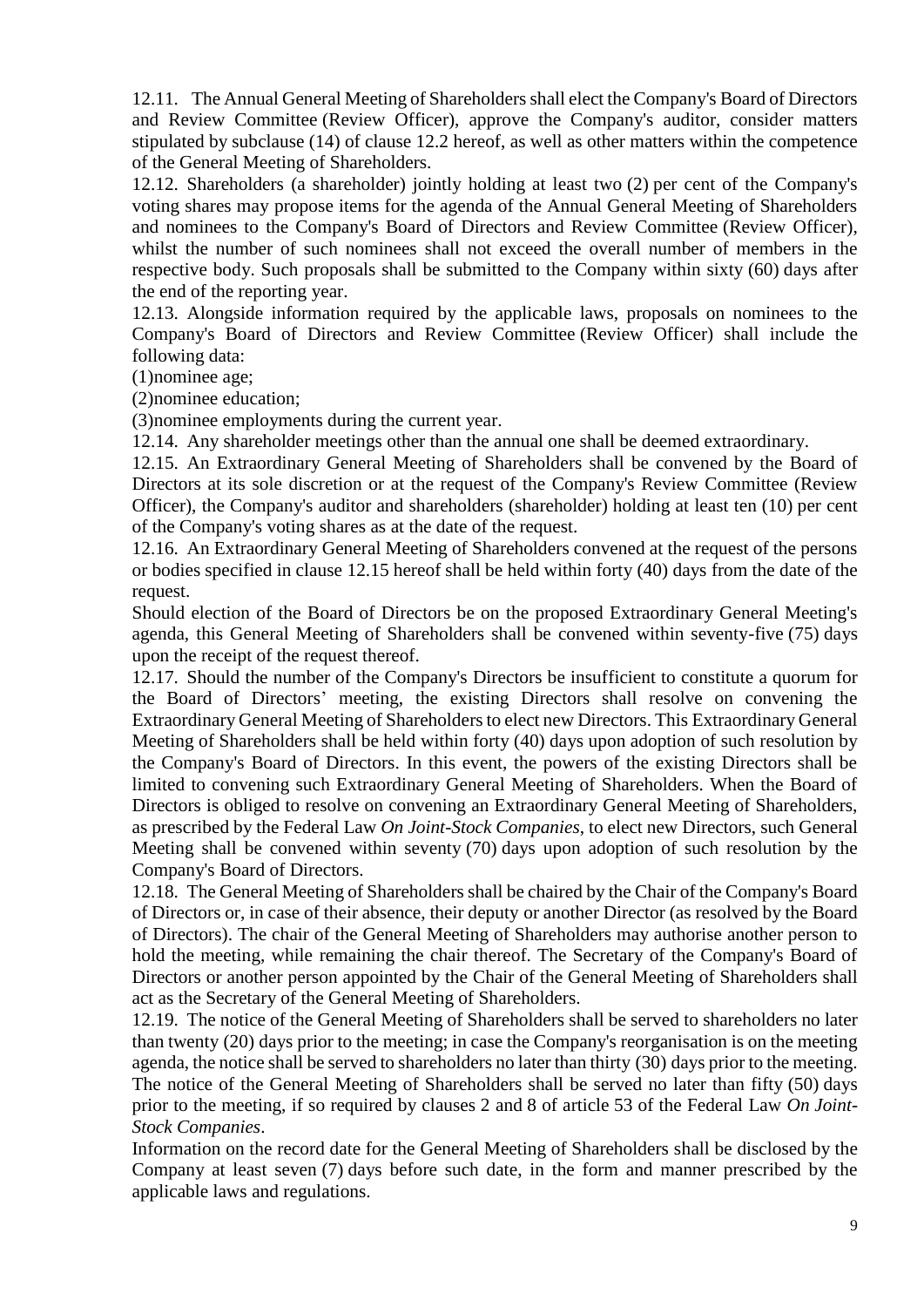12.20. The notice of the General Meeting of Shareholders shall be published on the Company`s website (www.phosagro.ru) on the Internet within the period, indicated in clause 12.19. *(Subclause amended by Resolution of the General Meeting of Shareholders (Minutes of the Extraordinary General Meeting of Shareholders dd. 15 October 2017), Amendments registered on 18 October 2017).*

12.21. The General Meeting's agenda items shall be voted on by ballots only. The voting ballot shall be sent to each person listed as entitled to take part in the Company's General Meeting of Shareholders by registered mail or delivered by hand against receipt within the time period specified for serving (delivering) the notice of the General Meeting of Shareholders, unless otherwise stipulated by the applicable laws.

12.22. The Company shall provide the persons entitled to take part in the Company's General Meeting of Shareholders with the information (materials) to be made available to them while preparing for the General Meeting of Shareholders pursuant to the Federal Law *On Joint-Stock Companies* or this Charter, at the office of the Company's executive body or other places specified in the meeting notice, within twenty (20) days before the date thereof, and in case of the Company's reorganisation on the General Meeting's agenda, within thirty (30) days before the date thereof. The said information (materials) shall also be made available to persons taking part in the General Meeting of Shareholders during its proceedings.

12.23. The person maintaining the Company's share register and acting as the Company's Counting Board (the Registrar) shall confirm the resolutions passed by the General Meeting of Shareholders and the list of the Company's shareholders who were present when they were passed. 12.24. The Company's General Meeting of Shareholders shall be held at one of the following venues: the Company's place of business (Moscow, Russian Federation) or Nicosia/Limassol, Cyprus. The specific venue (address) of the meeting shall be determined by the Company's Board of Directors when passing the respective resolution.

12.25. Should a person on the Company's share register be a nominee shareholder, the notice of the General Meeting and all the information (materials) to be provided to the persons entitled to take part in the Company's General Meeting of Shareholders while preparing for the meeting shall be sent electronically (as a soft copy with an electronic signature) to the nominee shareholder. The nominee shareholder shall notify the respective beneficial owners of the General Meeting of Shareholders, and forward the information (materials) received hereunder as and when prescribed by the applicable laws and regulations of the Russian Federation or the contract with the beneficial owner.

12.26. The General Meeting of Shareholders may pass resolutions without holding a meeting (in the form of joint presence of shareholders to discuss the agenda items and pass resolutions on matters put to the vote) by means of absentee voting. The General Meeting of Shareholders shall not be held in the form of absentee voting, if its agenda includes items related to the election of the Board of Directors and Review Committee (Review Officer), approval of the Company's auditor, or matters specified in subclause (14) of clause 12.2 hereof. *(Subclause amended by Resolution of the General Meeting of Shareholders (Minutes of the Extraordinary General Meeting of Shareholders dd. 19 January 2017), Amendments registered on 02 February 2017).*

12.27. The General Meeting of Shareholders shall be qualified (quorate), if attended by shareholders collectively owning more than half of the Company's outstanding voting shares.

The shareholders registered to participate in the General Meeting, and the shareholders whose voting ballots were received at least two (2) days prior to the meeting shall be deemed participants of the General Meeting of Shareholders. The shareholders whose voting ballots were received before the final date for submitting the voting ballots for the meeting shall be deemed participants of the General Meeting of Shareholders held by absentee voting.

12.28. Resolutions passed by the General Meeting of Shareholders and voting results may be announced during the General Meeting of Shareholders at which the vote took place, and shall be communicated to the persons entitled to participate in the General Meeting in the form of a report on the voting results in line with the established procedures of the General Meetings of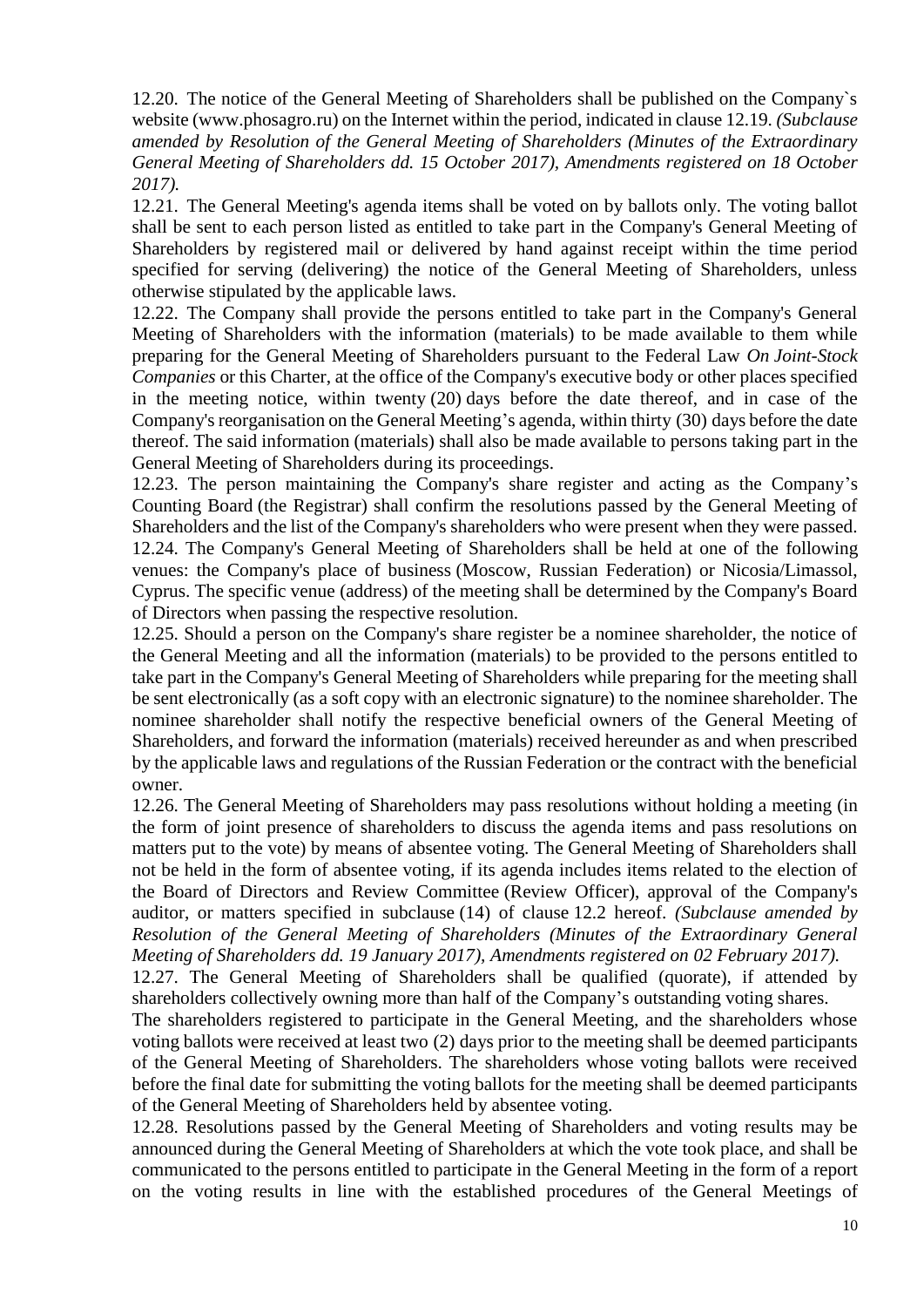Shareholders within four (4) business days after the date of the meeting or the final date for submitting the voting ballots in case of absentee voting.

Should a person on the Company's share register be a nominee shareholder as at the record date, the report on the voting results shall be sent electronically (as a soft copy with an electronic signature) to the nominee shareholder. The nominee shareholder shall forward the report on the voting results received hereunder to the respective beneficial owner as and when prescribed by the applicable laws and regulations of the Russian Federation or the contract with the beneficial owner. 12.29. The minutes of the General Meeting of Shareholders shall be issued within three (3) business days after the meeting, in two counterparts. Both counterparts shall be signed by the Chair of the General Meeting of Shareholders and its Secretary.

12.30. Invalidation of resolutions adopted by the General Meeting of Shareholders on giving consent to or on the subsequent approval of major transactions as well as well as on giving consent to or on the subsequent approval of interested-party transactions, where such resolutions are appealed apart from challenging the respective transactions of the Company, shall not entail invalidation of such transactions. *(Subclause added by Resolution of the General Meeting of Shareholders (Minutes of the Extraordinary General Meeting of Shareholders dd. 19 January 2017), Amendments registered on 02 February 2017).*

#### **Article 13.Board of Directors**

13.1. The Board of Directors shall be in charge of the overall management of the Company, except for the matters reserved for the General Meeting of Shareholders.

13.2. The number of Directors on the Board shall be established by the General Meeting of Shareholders according to the Federal Law *On Joint-Stock Companies.*

13.3. The Directors shall be appointed for a term starting from their election by the General Meeting of Shareholders until the next Annual General Meeting of Shareholders.

13.4. The General Meeting of Shareholders may resolve to remove all Directors from the Board prior to the expiry of their term of office.

13.5. In the event of early removal from office of the Directors, the powers of newly elected Directors shall be effective until the next Annual General Meeting of Shareholders

13.6. Members of the collective executive body of the Company (Management Board) may not exceed one forth  $\binom{1}{4}$  of the Board of Directors.

13.7. The Board of Directors shall be authorised to:

(1) define the Company's strategy;

(2) determine the priority areas of the Company's business;

(3) convene annual and extraordinary General Meetings of Shareholders, except for cases set forth in paragraph 8 article 55 of the Federal Law *On Joint-Stock Companies*;

(4) approve the agenda of the General Meetings of Shareholders;

(5) set the record date for the General Meeting of Shareholders, and resolve on other matters reserved to the Board of Directors in accordance with chapter VII of the Federal Law *On Joint-Stock Companies* and pertaining to the preparation of the General Meeting of Shareholders;

(6) increase the Company's authorised capital by offering additional shares funded out of the Company's assets;

(7) increase the Company's authorised capital by offering, through an open subscription, additional shares within the number of authorised shares, except for the cases where the number of additionally offered ordinary shares exceeds twenty-five (25) per cent of the Company's outstanding ordinary shares;

(8) offer the Company's bonds and other issue-grade securities, except for the shares;

(9) determine the value of the Company's assets (in money terms), offering price and repurchase price for securities as prescribed by the Federal Law *On Joint-Stock Companies*;

(10) advise on the amount of remuneration and compensation payable to the members of the Company's Review Committee (Review Officer) and set the remuneration of the auditor;

(11) advise on the amount of dividends on shares and the dividend payout procedure;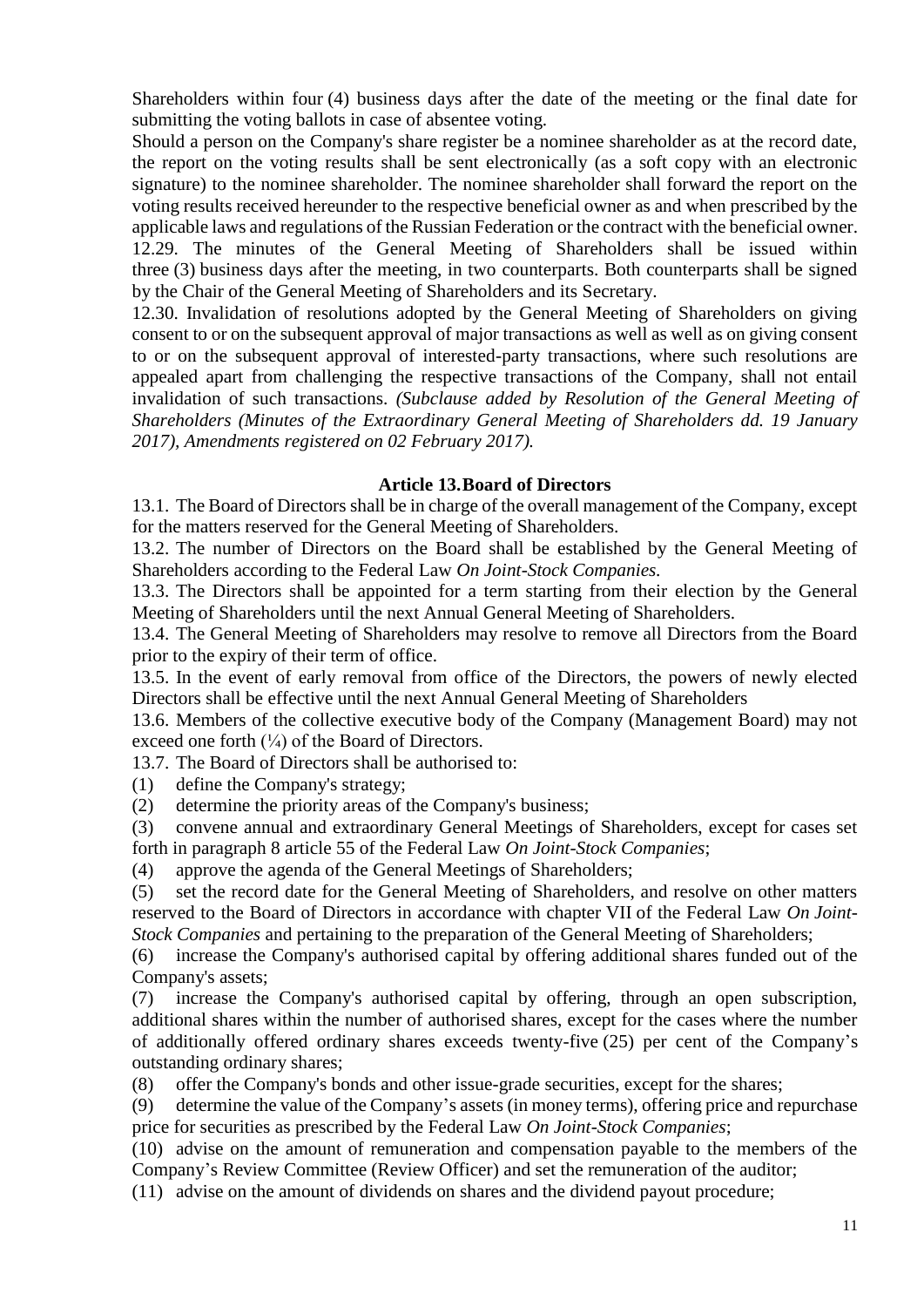(12) use the Company's reserve and other funds;

(13) approve the Company's by-laws, except for the by-laws subject to approval by the General Meeting of Shareholders as prescribed by the Federal Law *On Joint-Stock Companies*, and any other Company's by-laws subject to approval by its executive bodies as prescribed by this Charter;

(14) consent to or subsequently approve transactions as prescribed by the Federal Law *On Joint-Stock Companies* and this Charter *(Subclause amended by Resolution of the General Meeting of Shareholders (Minutes of the Extraordinary General Meeting of Shareholders dd. 19 January 2017), Amendments registered on 02 February 2017);*

(15) consent to or subsequently approve transactions indicated in article 17 hereof *(Subclause amended by Resolution of the General Meeting of Shareholders (Minutes of the Extraordinary General Meeting of Shareholders dd. 19 January 2017), Amendments registered on 02 February 2017)*;

(16) approve interested-party transactions as prescribed by the Federal Law *On Joint-Stock Companies* and this Charter;

(17) elect the Chair of the Company's Board of Directors and remove them from office;

(18) repurchase the Company's outstanding shares (except for the repurchase of a part of outstanding shares to reduce their total number);

(19) elect the Company's sole executive body (Chief Executive Officer) and resolve on their early removal from office;

(20) set up the Company's collective executive body (Management Board), establish the number of its members, elect such members and resolve on their early removal from office;

(20) approve the Company's Registrar and terms of the agreement therewith, as well as terminating the agreement;

(21) apply for the listing of the Company's shares and/or issue-grade securities convertible into shares;

(22) approve resolutions on the issue (additional issue) of the Company's securities;

(23) approve any transactions seeking to dispose of shares and interests held by the Company in the authorised capital of business entities whose operations include the production of phosphate rock, mineral fertilizers and/or aluminium fluoride, if the par value of disposable shares (interests) exceeds ten (10) per cent of the respective business entity's authorised capital;

(24) establish branches and open representative offices of the Company;

(25) approve the nominee for the corporate secretary role and remove them from office, approve the corporate secretary regulation, evaluate the corporate secretary's performance and approve their performance reports, as well as pay additional remuneration to the corporate secretary;

(26) resolve on other matters as prescribed by the Federal Law *On Joint-Stock Companies* and this Charter.

13.8. Matters reserved to the Board of Directors shall not be referred to the executive bodies of the Company.

13.9. Resolutions of the Board of Directors shall be adopted by a simple majority of votes of the Directors present, except where more votes are required pursuant to the Federal Law *On Joint-Stock Companies* or this Charter.

Resolutions on matters listed in subclauses (6), (7) and (14) of clause 13.7 hereof shall be adopted unanimously by all Directors, save for former Directors of the Company.

Resolutions on matters listed below shall be adopted by a qualified majority of three-fourths  $(\frac{3}{4})$ of votes of the Directors present, except where more votes are required pursuant to the Federal Law *On Joint-Stock Companies* or this Charter:

- approving the priority areas of the Company's business;

- approving the Company's dividend policy;

- applying for the delisting of the Company's shares and/or securities convertible into shares;

- determining the price of the Company's material transactions and approving such transactions;

- presenting proposals to the General Meeting of Shareholders on the reorganisation or liquidation of the Company;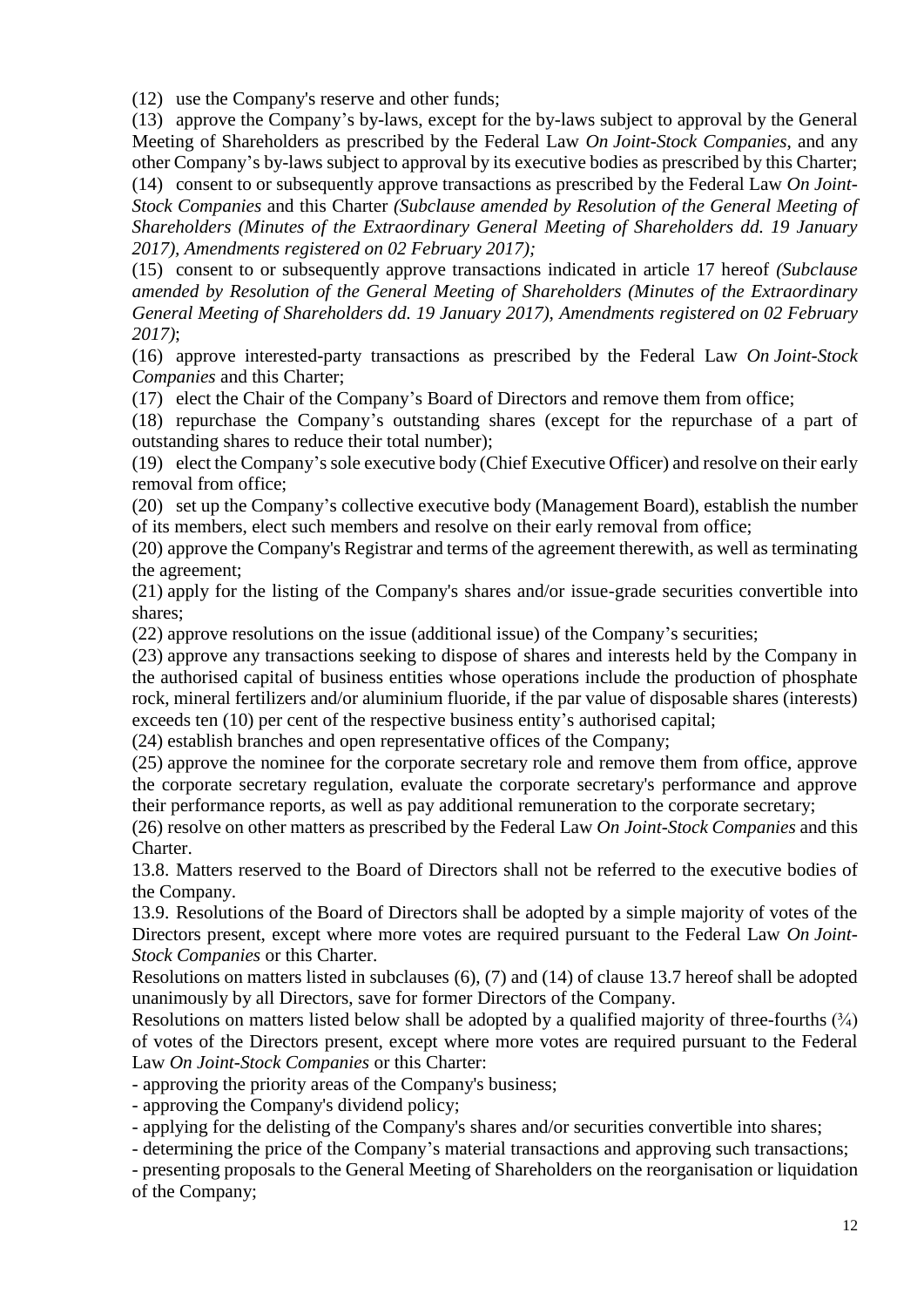- presenting proposals to the General Meeting of Shareholders on increasing (decreasing) the Company's authorised capital, determining the value of assets (in money terms) contributed to pay for additional shares of the Company;

- presenting proposals to the General Meeting of Shareholders pertaining to amendments to this Charter (approval of the amended Charter), approving the Company's material transactions, delisting the Company's shares and/or securities convertible into shares;

- reviewing important matters related to operations of the Company's controlled entities;

- accepting recommendations with regard to a mandatory or voluntary offer for the Company's shares received by the Company;

- making recommendations on the amount of dividends payable on the Company's shares.

13.10. For the purpose of voting at a meeting of the Board of Directors, including absentee voting, every Director shall have one vote. In case of a tie vote at a meeting of the Board Directors, the Chair of the Board of Directors has a casting vote. No Director may transfer their voting rights to another person, including their transfer to another Director.

13.11. The Chair of the Board of Directors shall be elected (re-elected) and removed from office by a resolution adopted by a majority vote of all the Directors. The Board of Directors may at any time re-elect its Chair by a majority vote of all the Directors.

13.12. Meetings of the Board of Directors shall be convened by the Chair thereof at their sole discretion or at the request of the Company's Directors, Review Committee (Review Officer), auditor or executive bodies.

13.13. The Board of Directors meeting shall be qualified (quorate), if it is attended by at least one half of the total number of elected Directors. Written opinions submitted by the Directors absent from the meeting shall be counted in determining the quorum and in voting on agenda items. Meetings of the Board of Directors may also be held in the form of a telephone conference or a conference call.

13.14. Written opinions of the Directors who are going to be absent from the Board meeting shall be submitted to the Company and delivered to the Company's address specified in clause 2.4 hereof no later than the day preceding the day of the meeting. Written opinions of the Directors may be submitted by registered mail, e-mail, telegram, teletype or telefax. Resolutions to be adopted by the Board of Directors in cases where written opinions were submitted by absent Directors shall be determined by the Chair or the Secretary of the Board of Directors.

13.15. The Board of Directors shall have the right to adopt resolutions by absentee voting. In this case, instead of attending the meeting in person, the Directors shall submit their written opinions to be received by the Company no later than the date of the meeting held in the form of absentee voting.

13.16. The format of a Board meeting shall be determined with due regard to the importance of items on the agenda. The most important matters are normally resolved at meetings held in person (including through a telephone conference or a conference call). Such matters include, without limitation:

- approving the priority areas of the Company's business;

- convening the Annual General Meeting of Shareholders and adopting resolutions required to convene and hold the same, convening or refusing to convene the Extraordinary General Meeting of Shareholders;

- pre-approving the Company's annual reports;

- electing and re-electing the Chair of the Board of Directors;

- establishing executive bodies of the Company and resolving on their early removal from office;

- presenting to the General Meeting of Shareholders proposals on the reorganisation (including the determination of the conversion ratio for the Company's shares) or liquidation of the Company;

- approving the Company's material transactions;

- approving the Company's Registrar and terms of the agreement therewith, as well as terminating the agreement;

- presenting to the General Meeting of Shareholders proposals on the transfer of the powers of the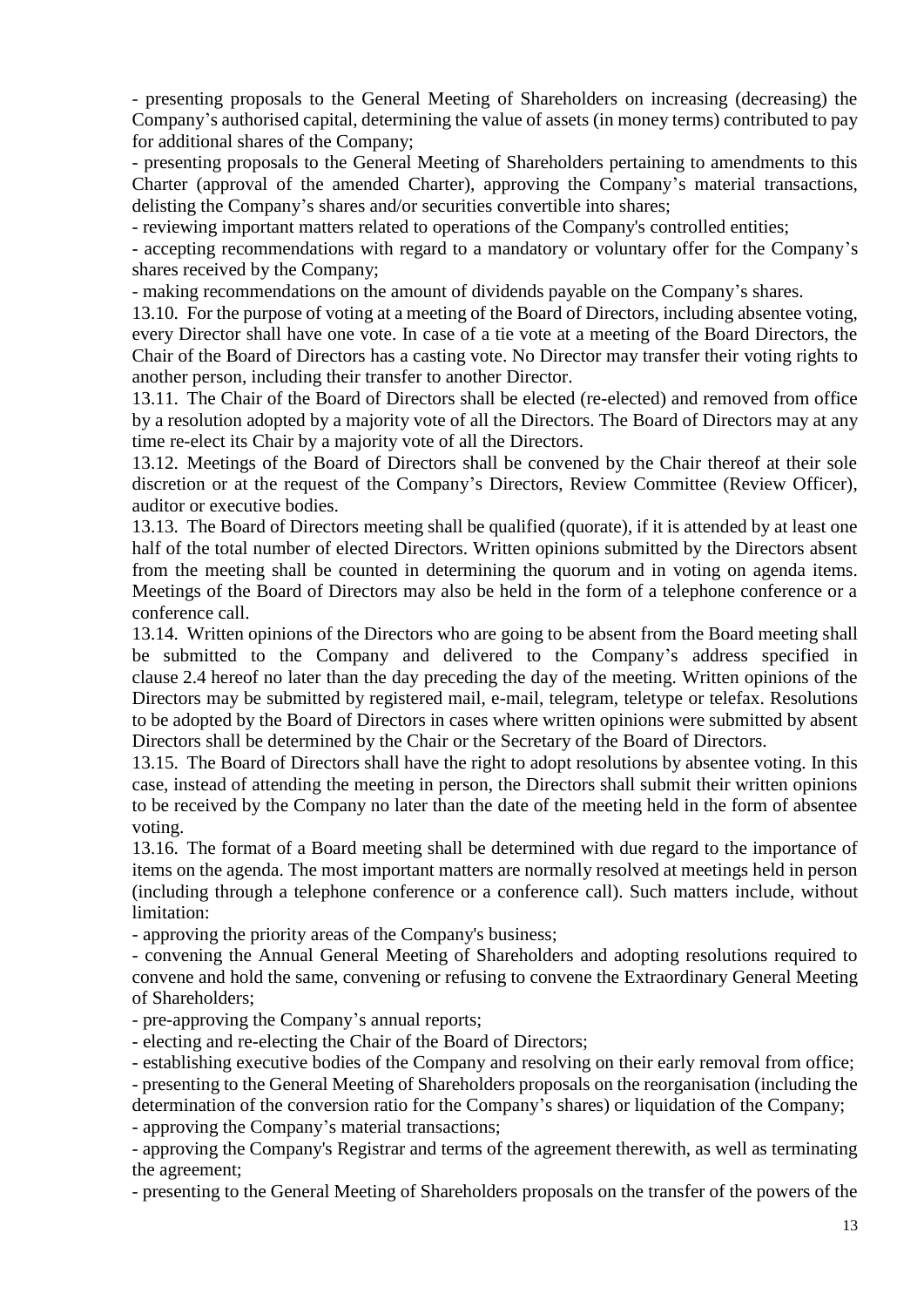Company's sole executive body to a management company or a manager;

- reviewing important matters related to operations of the Company's controlled entities;

- matters related to a mandatory or voluntary offer for the Company's shares received by the Company;

- matters related to the increase of the Company's authorised capital (including the determination of the value of assets (in money terms) contributed to pay for additional shares of the Company);

- reviewing the Company's financial performance for the reporting period (quarter, year);

- matters related to the listing and delisting of the Company's shares;

- reviewing performance assessment results with regard to the Company's Board of Directors, executive bodies and key managers;

- resolving on the remuneration payable to the Company's CEO, members of the Management Board and other key managers;

- reviewing the Company's risk management policy;

- approving the Company's dividend policy.

13.17. The Chair of the Board of Directors shall coordinate its activity, chair its meetings, make arrangements to keep minutes of the meetings of the Board of Directors and chair the General Meeting of Shareholders. If the Chair is absent from the Board meeting, the meeting shall be chaired by Deputy Chair or (as may be resolved by the Board) by another Director.

13.18. The Board of Directors shall keep minutes of its meetings. Minutes of the Board's meetings shall be issued within three (3) days after the meeting.

13.19. Minutes of the Board of Directors meeting shall specify:

- (1) time and venue of the meeting;
- (2) persons present at the meeting;
- (3) meeting agenda;
- (4) matters put to the vote, and results of such vote;
- (5) resolutions adopted.

13.20. Minutes of the Board of Directors meeting shall be signed by the person acting as its Chair. Written opinions submitted by the Directors absent from the meeting shall be attached to the minutes of the Board meeting.

13.21. The minutes of the Board meeting held in the form of absentee voting shall be made by the Chair or the Secretary of the Board and shall specify the following:

- (1) cut-off time for the submission of the Directors' written opinions;
- (2) list of Directors who submitted written opinions;
- (3) matters on the meeting agenda;
- (4) matters put to the vote, and results of such vote
- (5) resolutions adopted.

The said minutes shall be signed by the Chair of the Board of Directors (or if the Chair is absent, by another Director who chaired the last meeting where the Chair was absent). Written opinions submitted by the Company's Directors shall be attached to the said minutes.

13.22. The Company's Directors shall disclose any information on the Company's securities owned by them and on sale and/or purchase of the Company's securities.

13.23. Invalidation of the Board's of Directors resolutions on approving transactions subject to approval by the Board of Directors according to law or this Charter, where such resolutions are appealed apart from challenging the respective transactions of the Company, shall not entail invalidation of such transactions. *(Subclause added by Resolution of the General Meeting of Shareholders (Minutes of the Extraordinary General Meeting of Shareholders dd. 19 January 2017), Amendments registered on 02 February 2017).*

#### **Article 14.Executive bodies**

14.1. The day-to-day operations of the Company shall be managed by its sole executive body (Chief Executive Officer, CEO) and its collective executive body (Management Board).

14.2. Executive bodies shall report to the Board of Directors and the General Meeting of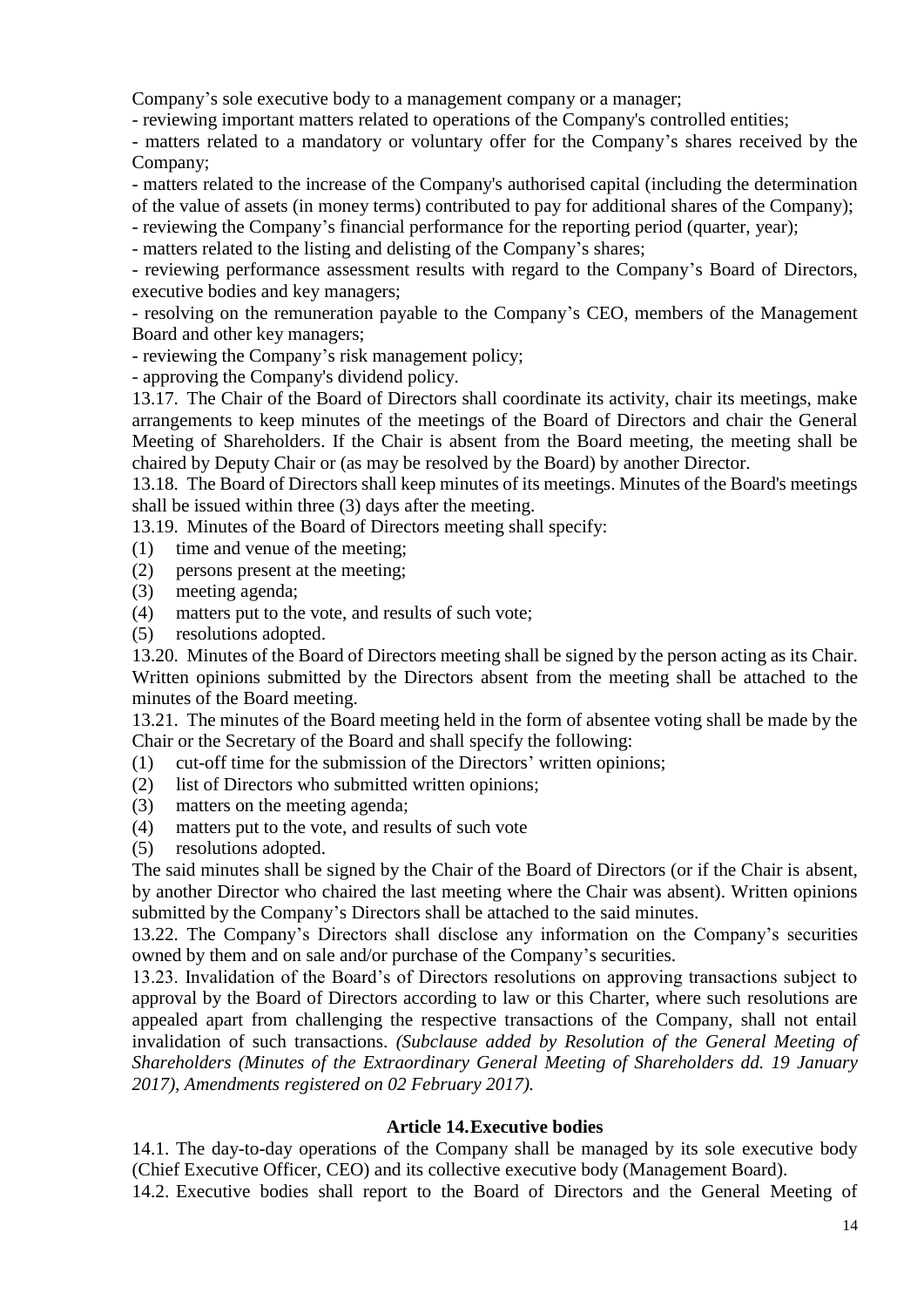Shareholders.

14.3. The CEO shall be responsible for all the matters related to management of the Company's day-to-day operations, except for the matters within the competence of other governing bodies of the Company in accordance with the applicable laws and/or this Charter. The Chief Executive Officer shall:

(1) arrange and ensure implementation of the resolutions adopted by the General Meeting of Shareholders and the Board of Directors;

(2) chair the Company's collective executive body (Management Board) and, in particular, organise the meetings of the Management Board, sign the minutes of its meetings, act on behalf of the Company without a power of attorney in accordance with the resolutions adopted by the Company's Management Board as per the scope of its competence;

(3) act on behalf of the Company without a power of attorney and, in particular, represent the Company;

(4) issue powers of attorney to act on behalf of the Company;

(5) acting within the scope of its competence, enter into transactions on behalf of the Company in accordance with applicable laws, this Charter and the contract between the Company and the CEO;

(6) open settlement, current and other Company's bank accounts and manage cash held therein;

(7) approve the Company's organisational structure and staff list;

(8) hire and dismiss the Company's employees and sign employment contracts on behalf of the Company as prescribed by the applicable laws and this Charter;

(9) issue orders and give instructions binding on all employees of the Company;

(10) approve regulations on the Company's business units and job descriptions for the Company's employees;

(11) make resolutions for the Company to participate or terminate its participation in other entities (except for the entities listed in subclause (21) of clause 12.2 hereof);

(12) approve the Company's by-laws (expect for the by-laws subject to approval by the Company's other governing bodies as prescribed by the federal laws, other regulations or this Charter);

(13) where necessary, approve (adopt) the Company's interim resolutions other than those subject to approval by the CEO as prescribed herein to be effective until the Company's competent bodies adopt a respective resolution;

(14) perform other functions required for the day-to-day management of the Company other than those reserved to other governing bodies of the Company as prescribed herein.

14.4. The CEO shall be elected by the Board of Directors for a term of three (3) years. The Board of Directors may, at any time, remove the CEO from office prior to the end of their term of office and elect a new CEO.

14.5. The CEO may at its sole discretion resign before the end of their term of office and terminate the employment contract with the Company by giving a written notice to the Company at least one (1) month in advance,

14.6. The Company's General Meeting of Shareholders may resolve to delegate the powers vested in the Company's sole executive body (CEO) to a business entity (management company) or a sole proprietor (manager) under a contract.

14.7. The Management Board shall be authorised to:

(1) approve the Company's annual and quarterly income and expenditure estimates (budgets) and make amendments thereto;

(2) define the Company's investment policy and new areas of the Company's business;

(3) decide on effecting, changing or terminating a transaction or a series of related transactions involving the disposal or potential disposal by the Company of the securities and interests held in the authorised capital of business entities, where their carrying amount exceeds twenty (20) per cent of the carrying amount of the Company's assets as per its accounting statements as at the last reporting date;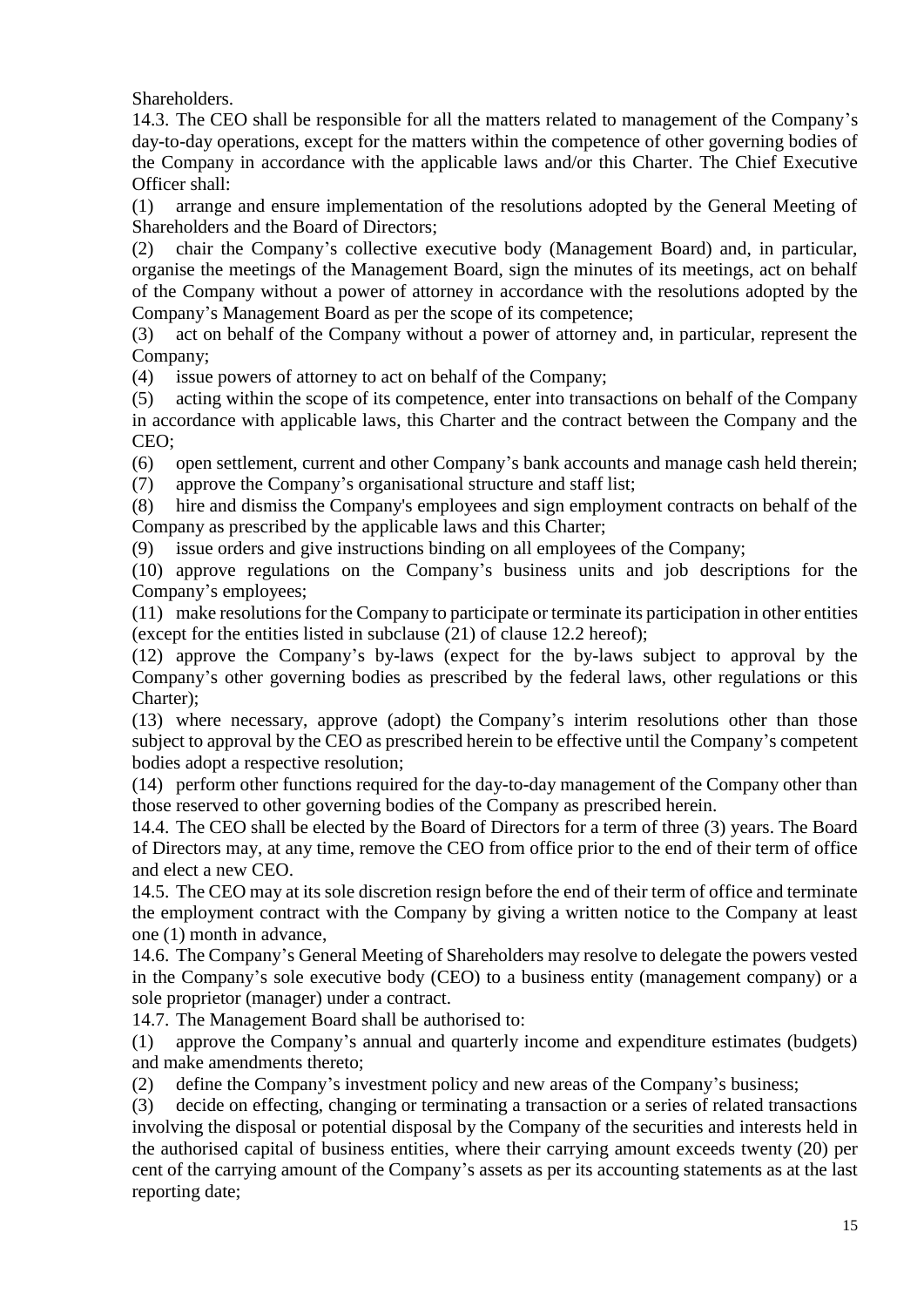(4) ensure the preparation of the Company's operating and financial reports and their submission to the Board of Directors;

(5) approve the Company's bonus regulations and other internal regulations defining its incentive and remuneration frameworks;

(6) decide on holding anniversary and commemorative celebrations and awarding employees of the Company and its subsidiaries;

(7) elect the Secretary of the Management Board and remove them from office.

14.8. The number of members of the Management Board shall be established by the Company's Board of Directors.

14.9. Members of the Management Board shall be appointed by the Company's Board of Directors for a term of one (1) year.

14.10. The Board of Directors may, at any time, terminate the powers of the Management Board before the end of their term of appointment and appoint a new Management Board. A member of the Company's Management Board may resign, at their sole discretion, by giving a written notice to the Chair of the Management Board at least two (2) weeks in advance.

14.11. Should the number of the Management Board members become insufficient to constitute a quorum for the Management Board meeting, the Board of Directors shall resolve on appointing a new Management Board.

14.12. For the purpose of voting at a meeting of the Management Board, every member of the Management Board shall have one vote. In case of a tie vote at a meeting of the Management Board, the Chair thereof has a casting vote. No member of the Management Board may transfer their voting rights to another person, including their transfer to another member.

14.13. Meetings of the Management Board shall be convened by the Chair thereof at its sole discretion or at the request of a member of the Company's Management Board, Review Committee (Review Officer) or auditor.

14.14. The Management Board meeting is qualified (quorate), if it is attended by at least one half of the total number of elected members. Written opinions of the members absent from the Management Board meeting submitted to the Chair of the Management Board prior to the opening of the meeting shall be counted in determining the quorum and in voting on agenda items. Written opinions of the Management Board members may be submitted by registered mail, e-mail or telefax. Resolutions to be adopted by the Management Board in cases where written opinions were submitted by absent members shall be determined by the Chair of the Management Board. The Management Board may adopt resolutions without holding a meeting (in the form of joint presence of its members to discuss the agenda items and pass resolutions on matters put to the vote) by means of absentee voting where the Management Board members submit their written opinions. Meetings of the Management Board may also be held in the form of a telephone conference or a conference call.

14.15. The Chair of the Management Board shall:

(1) manage the activity of the Management Board;

- (2) chair the Management Board meetings;
- (3) make arrangements to keep minutes of the Management Board meetings.

If the Chair is absent from the Management Board meeting, the meeting shall be chaired by the Deputy Chair elected by a majority vote of all the Management Board members or, if the Deputy Chair is also absent, by another member of the Management Board elected to chair the meeting by a majority vote of all the members present at the meeting.

14.16. The Management Board shall keep minutes of its meetings. Minutes of the Management Board meetings shall be issued within three (3) business days after the meeting.

14.17. Minutes of the Management Board meeting shall specify:

(1) venue and time of the meeting;

(2) format of the meeting (joint presence, telephone conference, conference call or absentee voting);

(3) persons participating in the meeting;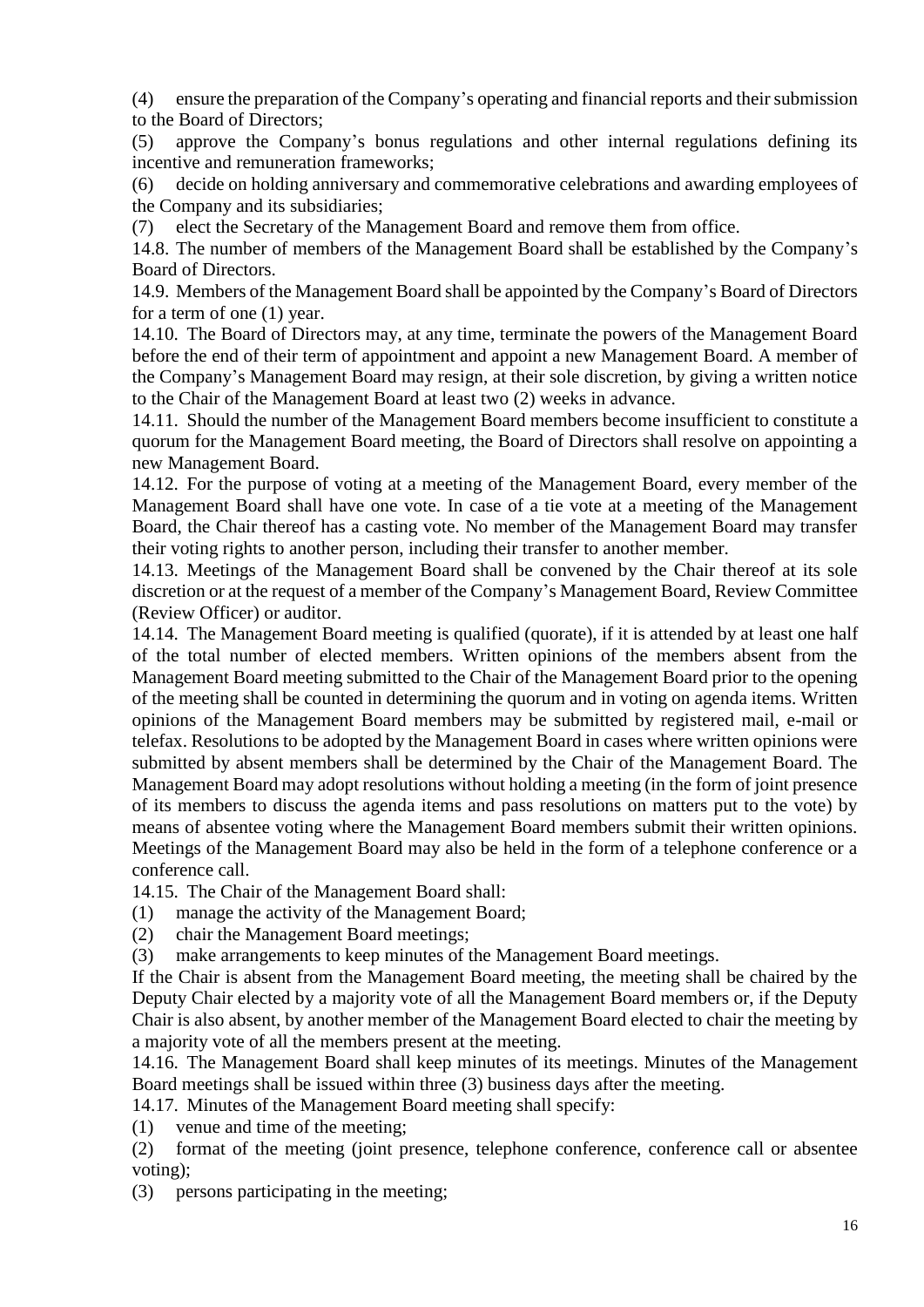- (4) meeting agenda;
- (5) matters put to the vote, and results of such vote;
- (6) resolutions adopted.

14.18. Minutes of the Management Board meeting shall be signed by the person acting as its Chair. Minutes of the Management Board meeting shall be submitted to the Company's Directors, Review Committee (Review Officer) and auditor at their request.

14.19. The Company's CEO and members of the Management Board may hold executive positions at other organisations only subject to approval by the Company's Board of Directors.

14.20. The rights and obligations of the Company's CEO and members of the Management Board shall be established by the applicable laws, this Charter, the Company's by-laws and individual contracts between the CEO / Management Board members and the Company. On behalf of the Company, such contracts shall be signed by the Chair of the Board of Directors or a person duly authorised by the Board of Directors.

14.21. The Company's CEO and the Management Board members shall disclose any information on the Company's securities owned by them and on their sale and/or purchase.

### **Article 15.Repurchase of outstanding shares**

15.1. The Company may repurchase its outstanding shares upon a resolution of the General Meeting of Shareholders to decrease the authorised capital of the Company through repurchase of part of the outstanding shares to reduce their total number.

15.2. The Company may repurchase its outstanding shares upon a resolution of the General Meeting of Shareholders or the Board of Directors of the Company.

15.3. The Company's outstanding shares shall be repurchased in the manner prescribed by the applicable laws.

15.4. The repurchased shares shall be paid for in cash or assets as may be determined by the General Meeting of Shareholders or the Board of Directors when adopting the resolution to repurchase the Company's outstanding shares.

#### **Article 16.Major transactions** *(Article 16 amended by Resolution of the General Meeting of Shareholders (Minutes of the Extraordinary General Meeting of Shareholders dd. 19 January 2017), Amendments registered on 02 February 2017).*

16.1. A major transaction shall be understood to mean a transaction (or several interrelated transactions) beyond the normal scope of business and:

1) involving acquisition, direct or indirect disposal or potential disposal by the Company of assets (including loans and other borrowings, pledge, surety, acquisition of such amount of shares or other issue-grade securities convertible into shares of a public company, which shall entail the Company's obligation to make a mandatory offer under Section XI.1 of the Federal Law *On Joint-Stock Companies*) with the price or carrying amount equal to or in excess of twentyfive (25) per cent of the carrying amount of the Company's assets determined based on the Company's accounting (financial) statements as at the last reporting date;

2) providing for the Company's obligation to assign the assets for temporary possession and (or) use or to entitle a third party to apply intellectual property or means of identification under a license, in case their carrying amount is equal to or in excess of twenty-five (25) per cent of the carrying amount of the Company's assets determined based on the Company's accounting (financial) statements as at the last reporting date.

16.1.1. In case of disposal or potential disposal of assets, one of the two amounts – whether the carrying amount of such assets or the price of disposal, whichever is the greater, shall be compared against the carrying amount of the Company's assets. In case of purchase of assets, the purchase price of such assets shall be compared against the carrying amount of the Company's assets.

In case of assigning assets for temporary possession and (or) use, the carrying amount of the assets to be assigned for temporary possession and (or) use shall be compared against the carrying amount of the Company`s assets.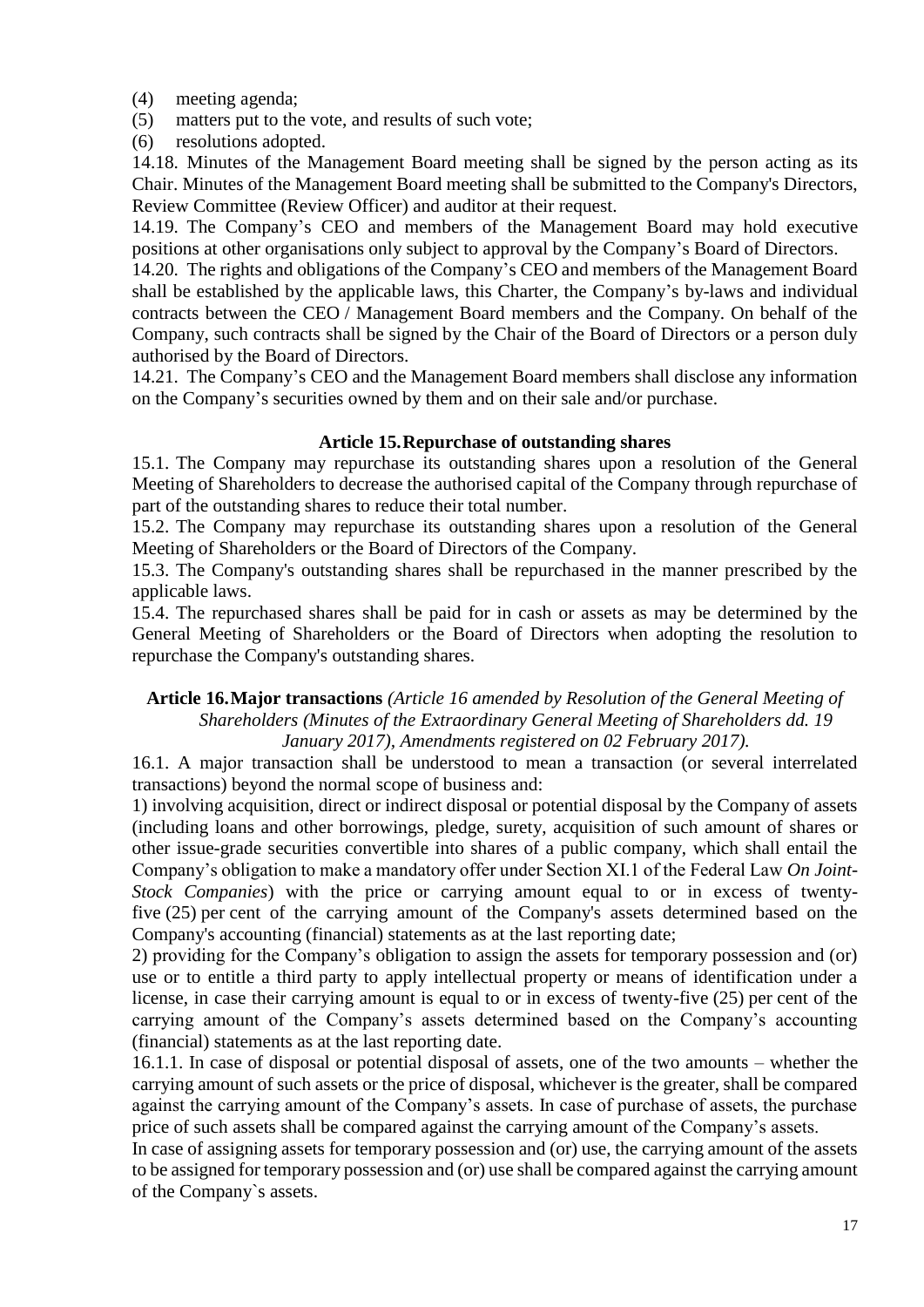In case the Company performs a transaction or several interrelated transactions for acquisition of shares or other issue-grade securities convertible into shares of a public company, which shall entail the Company's obligation to purchase shares or other issue-grade securities convertible into shares of a public company, under Section XI.1 of the Federal Law *On Joint-Stock Companies*, the price of all shares or other issue-grade securities convertible into shares, which may be purchased by the Company in such transactions, according to Section XI.1 of the Federal Law *On Joint-Stock Companies*, shall be compared against the carrying amount of the Company's assets.

16.2. For the purpose of a resolution on giving consent to a major transaction to be adopted by the General Meeting of Shareholders, the price of the assets or of the rights to intellectual property, which are the subject matter of such major transaction, shall be determined by the Board of Directors in accordance with article 77 of the Federal Law *On Joint-Stock Companies.*

The Board of Directors shall approve the opinion on a major transaction, comprising, among other things, information on the supposed effect of the major transaction on the Company's activities as well as the assessment of such transaction feasibility. The opinion on a major transaction shall be included in the information (materials) provided to the shareholders while preparing for the General Meeting of Shareholders of the Company, where the issue of giving consent to a major transaction or of approving a major transaction shall be considered.

16.3. For the purposes of this Charter, the Company's transactions within the normal scope of business shall mean any transactions made in the course of the Company's activities, irrespective of whether the Company has made such transactions before, in case such transactions do not result in the Company`s winding up or changing its core business, or material changes in the scope of its business.

16.4. The Company's Board of Directors or the General Meeting of Shareholders shall give consent to a major transaction, as stipulated by this article.

16.5. A resolution on giving consent to or on subsequent approval of a major transaction with assets whose value is twenty-five  $(25)$  to fifty  $(50)$  per cent of the carrying amount of the Company's assets shall be passed unanimously by all Directors, save for former Directors of the Company.

Should there be no unanimous opinion of the Company's Board of Directors as to giving consent to or subsequent approval of a major transaction, the Board of Directors shall have the right to escalate the issue of giving consent to or subsequent approval of a major transaction to the General Meeting of Shareholders. In such case the resolution on giving consent to or on subsequent approval of a major transaction shall be adopted by a majority vote of shareholders holding voting shares of the Company and attending the General Meeting of Shareholders.

16.6. A resolution on giving consent to or on subsequent approval of a major transaction with assets whose value exceeds fifty (50) per cent of the carrying amount of the Company's assets shall be passed by three quarters of the holders of voting shares attending the General Meeting of Shareholders.

16.7. Adopting resolutions on giving consent to or on subsequent approval of a major transaction with assets whose value exceeds fifty (50) per cent of the carrying amount of the Company's assets determined based on the Company's accounting (financial) statements as at the last reporting date, shall fall within the exclusive competence of the General Meeting of Shareholders.

A resolution on giving consent to or on subsequent approval of a major transaction shall indicate the person (persons), being the party (parties) to such transaction, its beneficiary (beneficiaries), price, subject matter and other material terms as well as the procedure for determining such terms. A resolution on giving consent to a major transaction may not indicate the party to the transaction and the beneficiary, in case such transaction is made by tender as well as in other circumstances, where the party to the transaction and the beneficiary may not be determined by the time consent to such transaction is given.

A resolution on giving consent to a major transaction may also indicate the minimum and maximum criteria of the transaction terms (the upper limit of the assets' purchase price and the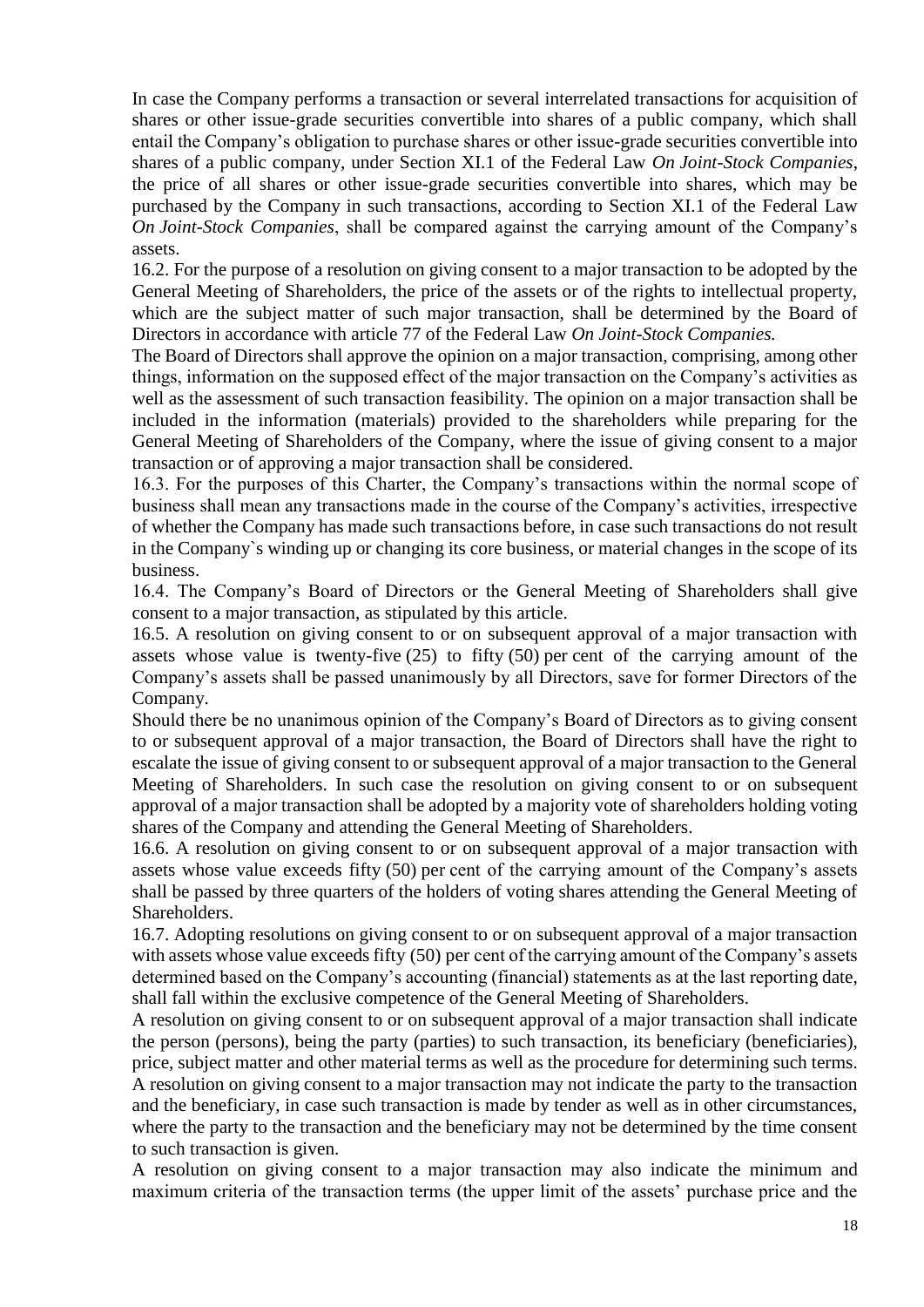minimum level of the sale price) or the procedure for determining such terms, consent to performing several similar transactions, alternative terms of such transaction, which requires consent to its performance, as well as the consent to perform a major transaction in case of making several simultaneous transactions.

A resolution on giving consent to a major transaction may indicate the validity period of such resolution. If the validity period is not indicated, the consent shall be deemed valid within one (1) year from the date when such consent was given, except for cases where another period follows from the essence and terms and conditions of the agreed major transaction, or from the circumstances under which the consent to it was given.

A major transaction may be performed subject to its subsequent approval under the procedure stipulated by the Federal Law *On Joint-Stock Companies.*

16.8. In case a major transaction with assets whose value exceeds fifty (50) per cent of the carrying amount of the Company's assets determined based on the Company's accounting (financial) statements as at the last reporting date, is also an interested-party transaction, and under the Federal Law *On Joint-Stock Companies* and this Charter, the issue of giving consent to the major transaction has been included in the agenda of the General Meeting of Shareholders (section XI of the Federal Law *On Joint-Stock Companies* and article 17 hereof), the resolution on giving consent to the major transaction shall be deemed adopted, in case as many votes as required under clause 12.6. hereof, as well as the majority vote of all holders of voting shares disinterested in the transaction and attending the General Meeting of Shareholders, have been given for such resolution. In case a major transaction with assets whose value is twenty-five (25) to fifty (50) per cent of the carrying amount of the Company's assets determined based on the Company's accounting (financial) statements as at the last reporting date, is also an interestedparty transaction, and under the Federal Law *On Joint-Stock Companies* and this Charter, the issue of giving consent to the major transaction has been included in the agenda of the General Meeting of Shareholders (section XI of the Federal Law *On Joint-Stock Companies* and article 17 hereof), the resolution on giving consent to the major transaction shall be adopted under the procedure stipulated by article 17 hereof.

16.9. A major transaction made in contravention of the procedure for receiving consent to its performance may be invalidated (article 173.1 of the Russian Civil Code) following a lawsuit filed by the Company, a member of the Company's Board of Directors or its shareholders (shareholder), holding in total at least one (1) per cent of the Company's voting shares. In case the limitation period of a claim for a major transaction invalidation is omitted, it shall not be reset.

16.9.1. The Court shall reject the claim of invalidation of a major transaction, performed without due consent to its performance, if at least one of the following circumstances is available:

1) evidence of the subsequent approval of such transaction had been filed by the time the legal proceedings started;

2) it has not been proved in court that the other party to the transaction knew or ought to have known that the transaction was a major transaction for the Company, and (or) that due consent to its performance was not given.

16.10. The provisions of this article shall not apply to cases (transactions, relations), stipulated by clause 3 of article 78 of the Federal Law *On Joint-Stock Companies.*

#### **Article 17.Interested-party transactions** *(Article 17 amended by Resolution of the General Meeting of Shareholders (Minutes of the Extraordinary General Meeting of Shareholders dd. 19 January 2017), Amendments registered on 02 February 2017).*

17.1. An interested-party transaction shall be understood to mean a transaction involving interest of a member of the Company's Board of Directors, the sole executive body of the Company (Chief Executive Officer), a member of the collective executive body of the Company (Management Board) or a person controlling the Company, or a person authorized to give binding instructions to the Company.

Such persons are classed as interested parties if they, their spouse, parents, children, full- or half-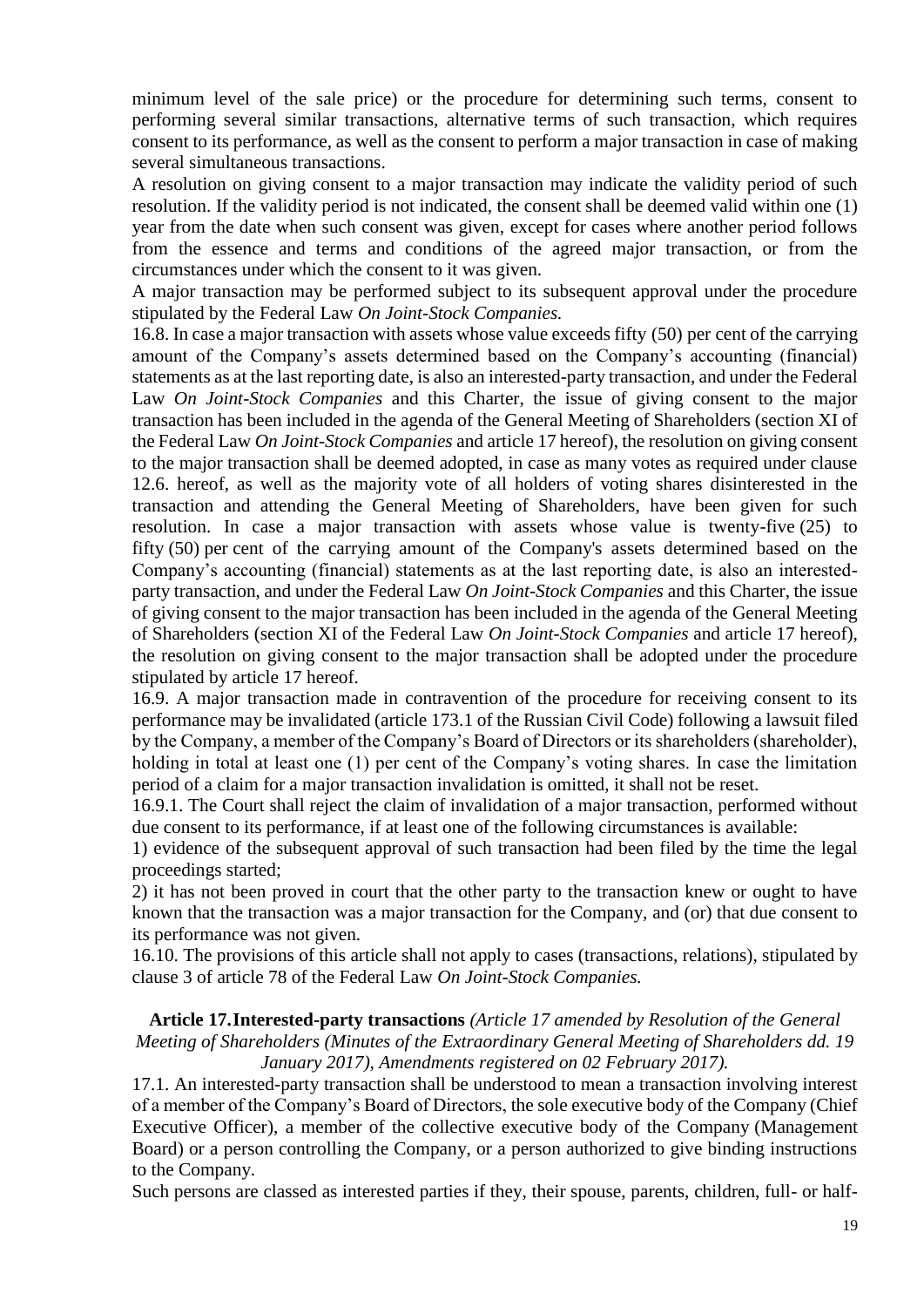siblings, adoptive parents or adoptive children and/or individuals (companies) under their control: are a party to or a beneficiary, intermediary or representative in the transaction;

are a person controlling the legal entity, which is a party to or a beneficiary, intermediary or representative in the transaction;

hold positions in governing bodies of a legal entity acting as a party to or a beneficiary, intermediary or representative in the transaction, or positions in governing bodies of a management company of such a legal entity.

For the purposes of this article a controlling person shall be understood to mean a person entitled to dispose directly or indirectly (through persons under his control) of more than fifty (50) per cent of votes in the supreme governing body of the controlled company by virtue of participation in the controlled company and (or) under a trust agreement, and (or) a partnership agreement, and (or) an instruction, and (or) a shareholder's agreement, and (or) another agreement which the subject matter is implementation of rights attached to shares of (interest in) the controlled company, or a person entitled to appoint (elect) the sole executive body and (or) more than fifty (50) per cent of members of the controlled company's collective executive body. A controlled person (company) shall be understood to mean a legal entity under direct or indirect control of a controlling person.

17.1.1. The Company shall notify of an interested-party transaction by e-mail the Company's Directors and the members of the collective executive body of the Company (Management Board). In case such transaction involves interest of all Directors, the Company shall notify thereof the shareholders under the procedure provided for notices regarding holding General Meetings of Shareholders.

The notice shall be sent at least five (5) days prior to the date of the interested-party transaction, and it shall indicate the party (parties) to such transaction, its beneficiary (beneficiaries), price, subject matter and other material terms as well as the procedure for determining such terms, and also the person (persons) interested in the transaction and the grounds under which the interested party (each interested party) is classed as an interested party.

While preparing for the Annual General Meeting of Shareholders, a report on the interested-party transactions made by the Company in the financial year shall be submitted to the persons entitled to take part in the Company's Annual General Meeting of Shareholders. Such report shall be signed by the sole executive body of the Company (Chief Executive Officer) and shall be approved by the Company's Board of Directors. Accuracy of information contained in such report shall be confirmed by the Company's Review Committee (Review Officer).

17.2. The persons listed in paragraph 1 of clause 17.1 hereof are required to inform the Company within two (2) months from the date when they became or should have become aware of circumstances under which they may be classed as interested parties, about the following:

(1) legal entities controlled or instructed by their spouse, parents, children, full- or half-siblings, adoptive parents or adoptive children and/or companies under their control;

(2) legal entities where their spouse, parents, children, full- or half-siblings, adoptive parents or adoptive children and/or individuals under their control hold positions in governing bodies;

(3) the existing or contemplated transactions they are aware of in which they could be deemed interested.

17.3. In case of any changes in information indicated in subclauses 1 and 2 of clause 17.2. hereof, after the Company has received the notice stipulated by clause 17.2 hereof the persons listed in paragraph one of clause 17.1. hereof shall notify the Company about such changes within fourteen (14) days from the date when they became or should have become aware of the changes.

17.4. The Company shall inform the Company's Board of Directors, the Review Committee (Review Officer) and the Company`s auditor at his request about the data included in the notices, stipulated by clauses 17.2 and 17.3 hereof which they have received.

17.5. An interested-party transaction does not require obligatory prior consent to be performed.

An interested-party transaction may be given consent to prior to its performance by the Board of Directors or the General Meeting of Shareholders according to this article at request of the sole executive body of the Company (Chief Executive Officer), a member of the collective executive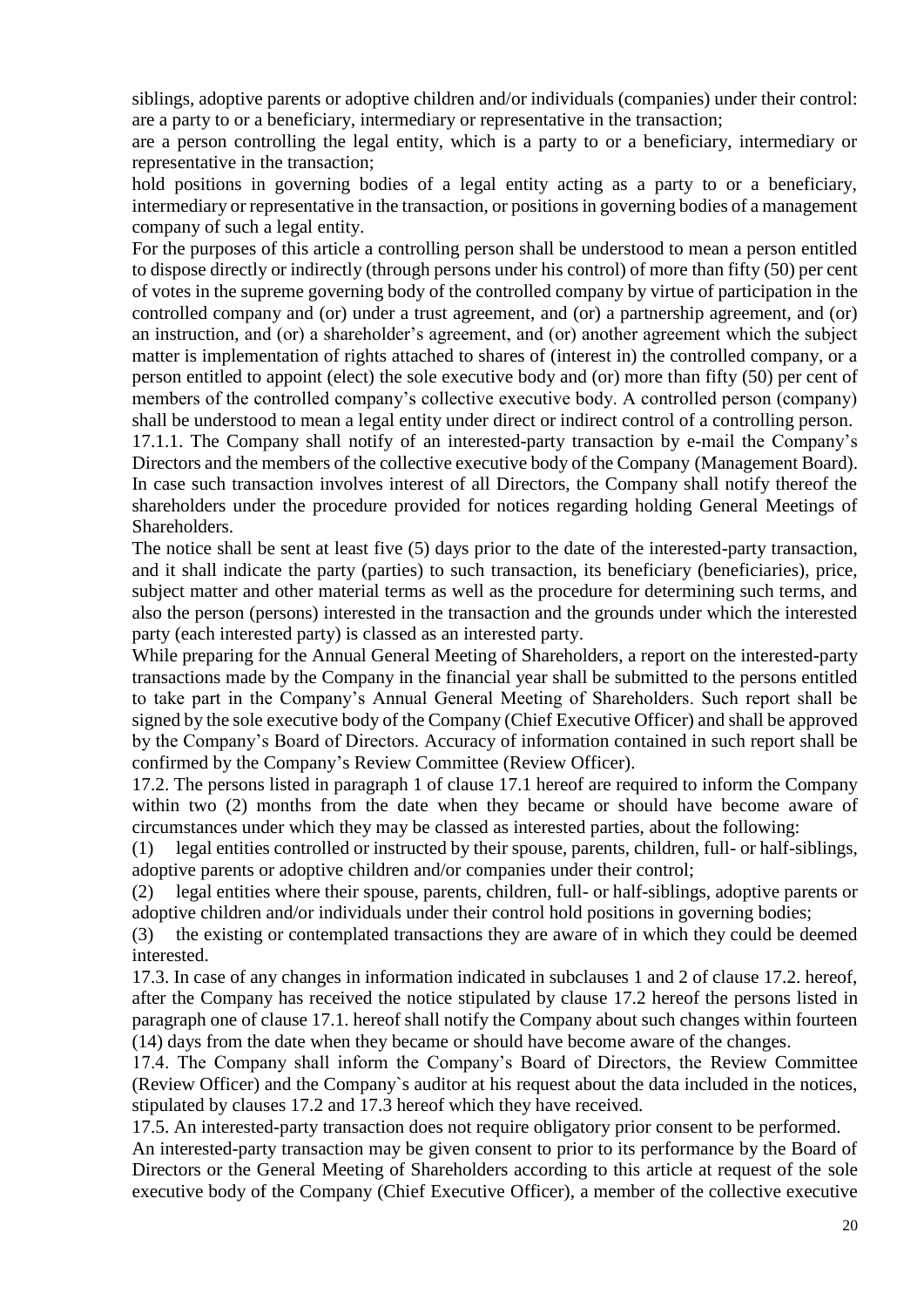body of the Company (Management Board), a member of the Company's Board of Directors or a shareholder (shareholders) holding in total at least one (1) per cent of the Company`s voting shares. The request to hold the General Meeting of Shareholders or a meeting of the Company`s Board of Directors for considering the issue of giving consent to an interested-party transaction shall be sent and considered as stipulated by article 55 of the Federal Law *On Joint-Stock Companies*. The Company's Board of Directors may reject the request to hold the General Meeting of Shareholders or a meeting of the Company's Board of Directors on the grounds indicated in article 55 of the Federal Law *On Joint-Stock Companies*, as well as in case a resolution on giving or denying consent to the respective transaction has been passed by the time the request is considered. Subsequent request may be filed no earlier than in three (3) months.

17.6. In circumstances indicated in clause 17.5 hereof, the resolution on giving consent to an interested-party transaction shall be passed by the Company's Board of Directors, by a majority vote of disinterested members, who are not and during one (1) year preceding the resolution have not been:

1) a person acting as the sole executive body of the Company, including the Company's manager, a member of the collective executive body of the Company (Management Board), a person holding positions in the governing bodies of the Company's management company;

2) a person whose spouse, parents, children, full- or half-siblings, adoptive parents or adoptive children are persons holding positions in the governing bodies of the Company's management company or one of them is a person performing the functions of the Company's manager;

3) a person controlling the Company or the management company (manager), which has received the functions of the Company`s sole executive body or a person entitled to give instructions to the Company.

17.6.1. In case the number of disinterested Directors who meet the requirements set by clause 17.6 hereof becomes less than two (2), such transaction shall require consent of the General Meeting of Shareholders for its performance, under the procedure stipulated by clause 17.7 hereof.

17.7. The resolution on giving consent to an interested-party transaction shall be adopted by the General Meeting of Shareholders, by a majority vote of all holders of the Company`s voting shares disinterested in the transaction and participating in the voting, in the following cases:

if the subject matter of the transaction or several interrelated transactions are assets, which the price (the offer price of the assets to be purchased) is equal to or in excess of ten (10) per cent of the carrying amount of the Company's assets determined based on the Company's accounting (financial) statements as at the last reporting date, except for transactions, indicated in paragraphs three and four of this clause;

if the transaction or several interrelated transactions seek to sell ordinary shares comprising more than two (2) per cent of the ordinary shares previously placed by the Company and the ordinary shares into which previously placed convertible issue-grade securities may be converted;

if the transaction or several interrelated transactions seek to sell privileged shares comprising more than two (2) per cent of the shares previously placed by the Company and the shares into which previously placed convertible issue-grade securities may be converted.

17.8. If all shareholders holding the Company's voting shares are classed as interested parties in a transaction which requires consent for its performance according to clause 17.7. hereof, and where another person (other persons) is (are) interested in such transaction, as stipulated by clause 17.1 hereof, the consent to such transaction shall be given by a majority vote of holders of the Company`s voting shares participating in the voting.

17.9. Resolutions on giving consent to interested-party transactions shall be regulated by the rules indicated in clause 16.7 hereof. Besides, a resolution on giving consent to a transaction shall indicate the person (persons) interested in the transaction, the grounds on which a person (each of the persons) interested in the transaction is classed as an interested party.

17.10. For the purpose of a resolution to be adopted by the Board of Directors or the General Meeting of Shareholders to approve an interested-party transaction, the price of the assets or services to be disposed of or purchased shall be determined by the Board of Directors in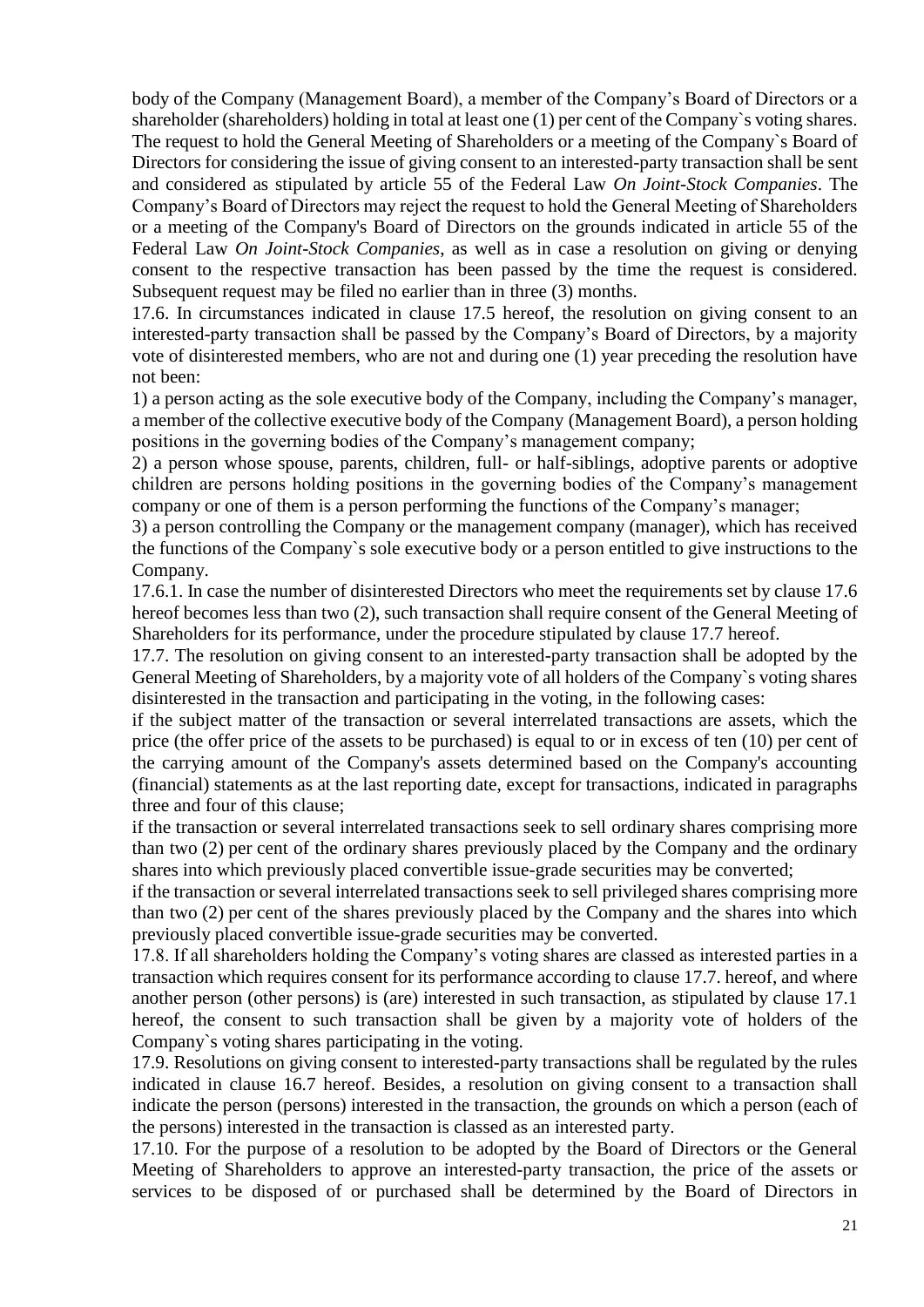accordance with article 77 of the Federal Law *On Joint-Stock Companies*.

17.11. In case an interested-party transaction is made without consent to its performance, a member of the Company's Board of Directors or its shareholders (shareholder) holding in total at least one (1) per cent of the Company's voting shares, shall be entitled to apply to the Company with request to provide to him information on the transaction, including the documents or other data, confirming that the transaction does not violate the Company's interests (and among other things it has been made on conditions which are not different in material aspects from the market conditions). Such information shall be provided to the person who has requested it within the term not exceeding twenty (20) days from the date when such request was received.

An interested-party transaction may be invalidated (clause 2 of article 174 of the Civil Code of the Russian Federation) following a lawsuit filed by the Company, a member of the Company's Board of Directors or its shareholders (shareholder) holding in total at least one (1) per cent of the Company's voting shares, if it has been made to the detriment of the Company, and it has been proved that the other party to the transaction knew or ought to have known that the transaction was an interested-party transaction for the Company and (or) that there was no consent to it. The mere fact of consent absence shall not be deemed as the ground for such transaction invalidation.

In case the limitation period of a claim for an interested-party transaction invalidation is omitted, it shall not be reset.

17.11.1. An interested-party transaction is deemed detrimental to the Company, unless the contrary is proved, in case all the conditions stated below are met:

1) there is no consent to the transaction or its subsequent approval;

2) the person who filed an action for the transaction invalidation was not provided at his request with information regarding the challenged transaction, according to clause 17.11 hereof.

17.12. Following a lawsuit filed by the Company or its shareholder an interested party shall be liable to the Company to the extent of the losses caused by the interested party to the Company, irrespective of whether the transaction has been invalidated or not. Should there be several liable persons, their liability to the Company shall be joint and several.

17.13. In case as of the date of the interested-party transaction the person indicated in paragraph one of clause 17.1 hereof has not performed his obligation to notify the Company on circumstances, under which such person may be classed as an interested party, according to clauses 17.2 and 17.3 hereof, such person shall be deemed liable for the losses incurred by the Company.

17.14. The provisions of this article shall not apply to cases (transactions, relations), stipulated by clause 2 of article 81 of the Federal Law *On Joint-Stock Companies.*

17.2. Transactions (including loans and other borrowings, pledge, or surety) involving interest of a Director of the Company, a person acting as the sole executive body of the Company, a member of the collective executive body of the Company (Management Board) or a shareholder holding together with its affiliated parties twenty (20) or more per cent of the voting shares or a person authorised to give binding instructions to the Company, shall be made by the Company in accordance with this article 17.

17.3. The persons listed in clause 17.1 above are classed as interested parties if they, their spouse, parents, children, full- or half-siblings, adoptive parents or adoptive children and/or their affiliated parties:

(1) are a party to or a beneficiary, intermediary or representative in the transaction;

(2) hold (each separately or collectively) twenty (20) or more per cent of shares or interest (units) in a legal entity acting as a party to or a beneficiary, intermediary or representative in the transaction; or

(3) hold positions in governing bodies of a legal entity acting as a party to or a beneficiary, intermediary or representative in the transaction, or positions in governing bodies of a management company of such a legal entity.

17.4. Article 17 shall not apply:

(1) to transactions in which all of the Company's shareholders are interested;

(2) in case of exercise of a pre-emptive right to acquire shares and issue-grade securities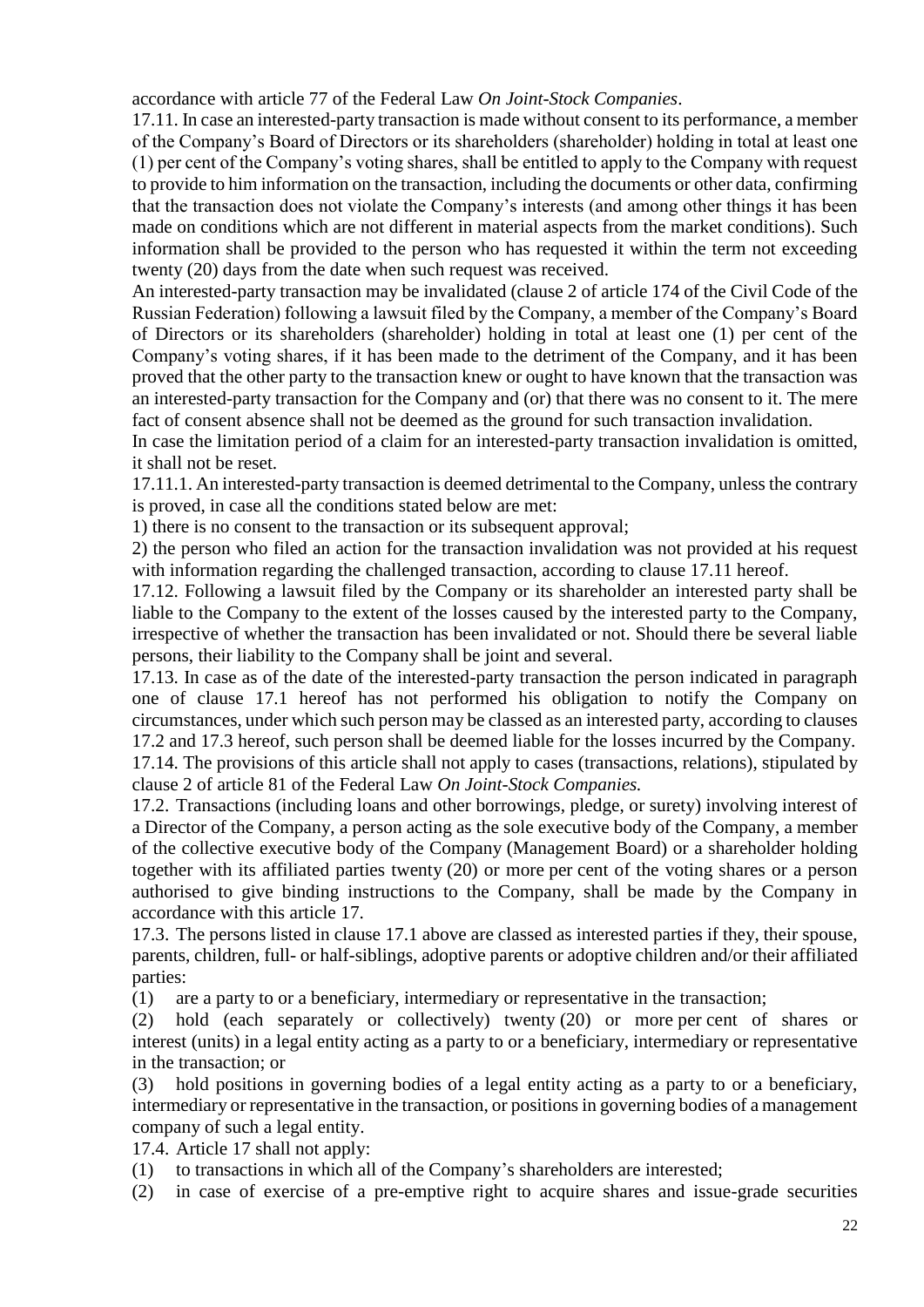convertible into shares offered by the Company and in case of an open subscription offering of non-convertible bonds;

(3) in case of purchase and repurchase by the Company of its shares or bonds;

(4) in case of reorganisation through merger or consolidation;

(5) in other cases listed in the Federal Law *On Joint-Stock Companies*.

17.5. The persons listed in clause 17.1 above are required to inform the Board of Directors, the Review Committee (Review Officer) and Auditor of the Company about the following:

(1) their interest of at least twenty (20) per cent of voting shares or interest in legal entities, held alone or together with their affiliated parties;

(2) positions held in governing bodies of other legal entities;

(3) the existing or contemplated transactions they are aware of in which they could be deemed interested.

17.6. If there are one thousand (1,000) or less shareholders holding voting shares of the Company, the resolution to approve an interested-party transaction shall be passed by a majority of votes of the Directors excluding those being such interested parties. If the number of disinterested Directors is less than the quorum required by this Charter for holding a Board of Directors' meeting, this matter shall be resolved by the General Meeting of Shareholders. If there are more than one thousand (1,000) shareholders holding voting shares of the Company, the resolution to approve an interested-party transaction shall be passed by a majority of votes of independent Directors excluding those being such interested parties. If all of the Company's Directors are classed as interested parties and/or are not independent Directors, the transaction may be approved by a resolution of the General Meeting of Shareholders.

A resolution on the approval of an interested-party transaction shall be passed at a General Meeting of Shareholders by a simple majority of votes of all disinterested shareholders holding voting shares of the Company in the following events:

(1) if the value of the assets involved in the transaction or several interrelated transactions (or the price offered for the assets to be acquired) is two (2) or more per cent of the carrying amount of the Company's assets based on the Company's accounting (financial) statements as at the last reporting date, save for transactions listed in subclauses (2) and (3) below;

(2) if the transaction or several interrelated transactions seek to offer by subscription or to sell shares comprising more than two (2) per cent of the ordinary shares previously placed by the Company and the ordinary shares into which previously placed convertible issue-grade securities may be converted;

(3) if the transaction or several interrelated transactions seek to offer by subscription convertible issue-grade securities which may be converted into ordinary shares, comprising more than two (2) per cent of the ordinary shares previously placed by the Company and the ordinary shares into which previously placed convertible issue-grade securities may be converted.

17.7. An interested-party transaction does not require approval from the General Meeting of Shareholders if the terms and conditions of this transaction are not materially different from similar transactions made by and between the Company and the interested party in the ordinary course of business conducted prior to the interested party being classed as such. This exception applies only to interested-party transactions made during the period starting from when the interested party was classed as such and until the next Annual General Meeting of Shareholders is held.

17.8. A resolution on the approval of an interested-party transaction shall indicate the persons being the parties to such transaction, its beneficiaries, price, subject matter and other material terms.

17.9. The General Meeting of Shareholders may adopt a resolution to approve a transaction between the Company and an interested party which may be made in the future in the ordinary course of the Company's business. This resolution shall specify the maximum amount of such transaction and shall be valid until the next Annual General Meeting of Shareholders.

17.10. For the purpose of a resolution to be adopted by the Board of Directors or General Meeting of Shareholders to approve an interested-party transaction, the price of the assets or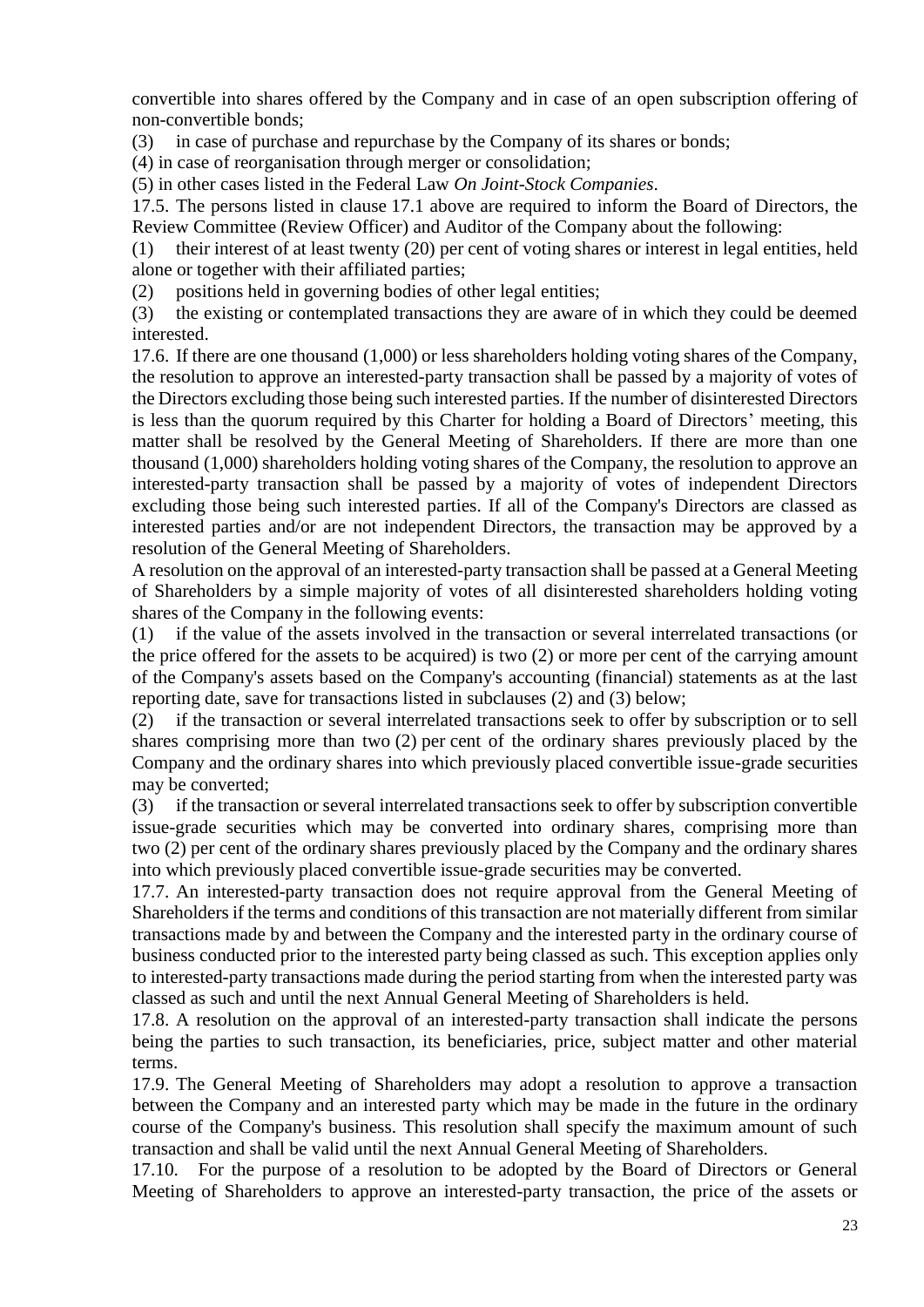services to be disposed of or purchased shall be determined by the Board of Directors in accordance with article 77 of the Federal Law *On Joint-Stock Companies*.

17.11. Interested-party transactions made in contravention of the Federal Law *On Joint-Stock Companies* may be invalidated following a lawsuit filed by the Company or its shareholder. An interested party shall be liable to the Company to the extent of the losses caused to the Company. Should there be several liable persons, their liability to the Company shall be joint and several.

## **Article 18.Review Committee (Review Officer)**

18.1. The Company's Review Committee (Review Officer) shall be elected by the General Meeting of Shareholders in accordance with this Charter to exercise control over the financial and business operations of the Company. The rules of procedure of the Review Committee (Review Officer) shall be described in the Regulations of the Review Committee (Review Officer) approved by the General Meeting of Shareholders.

18.2. The Review Committee (Review Officer) shall be elected by the General Meeting of Shareholders for the period until the next Annual General Meeting of Shareholders. The Review Committee shall include three members.

18.3. Individual members of or the entire Review Committee may be removed from office early by resolution of the General Meeting of Shareholders.

18.4. When the number of members of the Review Committee becomes less than two (2) persons, the Board of Directors is required to convene an Extraordinary General Meeting of Shareholders to elect new members to the Review Committee. The remaining, previously elected, members of the Review Committee shall continue to serve as such until new members of the Review Committee are elected by the General Meeting of Shareholders. In case of early removal from office of the elected members of the Review Committee and election of its new members, the powers of newly elected members shall be in effect until the next Annual General Meeting of Shareholders.

18.5. The audit (review) of the Company's financial and business operations shall be performed based on the Company's year-end results. The audit (review) of the Company's financial and business operations may also be performed at any time:

(1) at the discretion of the Review Committee (Review Officer);

- (2) by resolution of the General Meeting of Shareholders;
- (3) by resolution of the Board of Directors of the Company;

(4) at the request of shareholders (a shareholder) holding collectively at least ten (10) per cent of the voting shares of the Company.

18.6. At the request of the Review Committee (Review Officer), officers holding positions in the Company's governing bodies shall provide the documents pertaining to the Company's financial and business operations.

18.7. Upon completion of the audit of the Company's financial and business operations, the Review Committee (Review Officer) shall issue an opinion comprising:

- the confirmation of accuracy of information contained in the Company's reports and other financial documents;

- information on deviations from accounting and financial reporting rules set by the Russian regulations, as well as from other Russian regulations, made in the course of financial and business operations;

#### **Article 19. Books and records. Auditor**

19.1. The Company shall keep books and records and file accounting (financial) statements as prescribed by the Federal Law On Joint-Stock Companies and other Russian laws and regulations. 19.2. The sole executive body of the Company (Chief Executive Officer) shall be responsible for arranging for and ensuring accuracy of accounts, and timely filing of the Company's accounting (financial) statements to the relevant authorities and disclosure of information on the Company's operations to the shareholders, lenders and mass media, as required by the Federal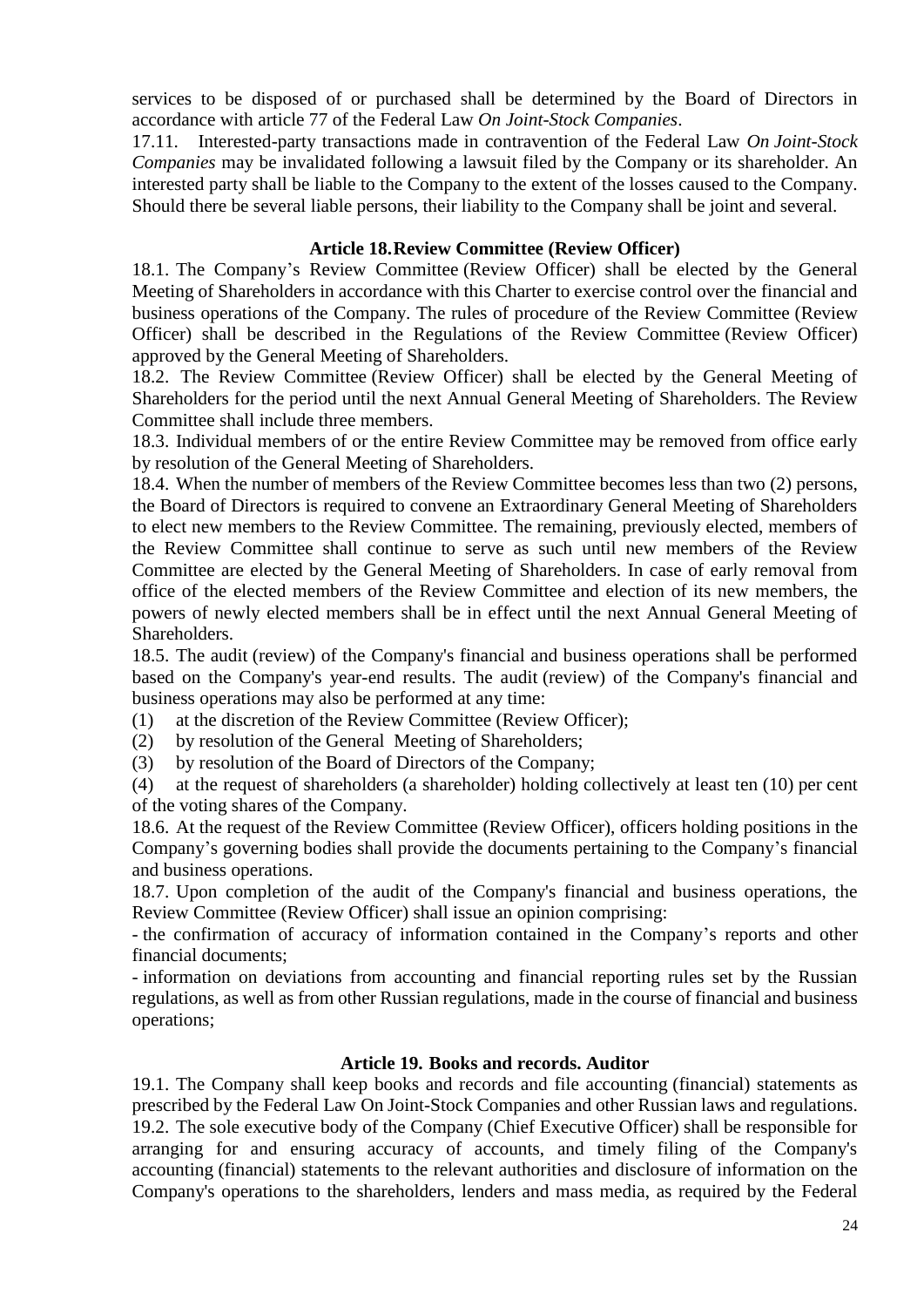Law On Joint-Stock Companies, other Russian laws and regulations and this Charter.

19.3. The accuracy of data contained in the Company's annual report and annual accounting (financial) statements shall be verified by the Review Committee (Review Officer) of the Company.

19.4. The Company is obliged to engage an auditor having no common property interests with the Company or its shareholders, to conduct an audit of the Company's annual accounting (financial) statements.

19.5. The auditor (an individual person or an audit firm) shall audit the financial and business operations of the Company in compliance with the laws and regulations of the Russian Federation and the agreement signed with the Company.

19.6. The Company's auditor shall be approved by the General Meeting of Shareholders. The auditor's fee shall be established by the Company's Board of Directors.

19.7. The audit of the financial and business operations of the Company shall be performed upon the request of shareholders (a shareholder) holding collectively at least ten (10) per cent of the authorised capital of the Company. Audit requests shall be sent to the Company's Board of Directors.

19.8. Within five (5) days of receiving an audit request, the Board of Directors shall either make a decision to conduct the audit or issue a reasonable refusal to conduct the same. Should a decision be made to conduct the audit, its scope and timing shall be determined by the Company's Board of Directors. The resolution of the Board of Directors shall be communicated to the shareholders (a shareholder) requesting the audit within three (3) days of adopting such resolution.

19.9. Upon completion of the audit of the financial and business operations of the Company, the auditor shall issue an opinion comprising:

- the confirmation of accuracy of information contained in the Company's reports and other financial documents;

- information on deviations from accounting and financial reporting rules set by the Russian regulations, as well as from other Russian regulations, made in the course of financial and business operations.

# **Article 20.Confidential information**

20.1. A list of information items comprising confidential information and confidentiality enforcement arrangements shall be established by the Company's Board of Directors in accordance with the applicable laws.

20.2. The information items that cannot be treated as confidential shall be determined in accordance with the applicable laws. The information contained in this Charter is not confidential.

# **Article 21.Material corporate actions**

21.1. Material corporate actions include:

– reorganisation of the Company;

– acquisition of at least 30% of the Company's voting shares;

– material transactions made by the Company;

– increase or reduction of the Company's authorised capital;

– listing and delisting of the Company's shares.

21.2. Material transactions made by the Company include:

– major transactions;

– interested-party transactions which are material for the Company, with the materiality of a transaction to be determined by the Board of Directors based on its subject, price and other terms; – any transactions seeking to dispose of shares and interests held by the Company in the authorised capital of business entities whose operations include production of phosphate rock, mineral fertilizers and/or aluminium fluoride, if the par value of disposable shares (interests) exceeds ten (10) per cent of the respective business entity's authorised capital.

21.3. Details of the corporate procedures related to material corporate actions shall be set out in the Company's internal regulations.